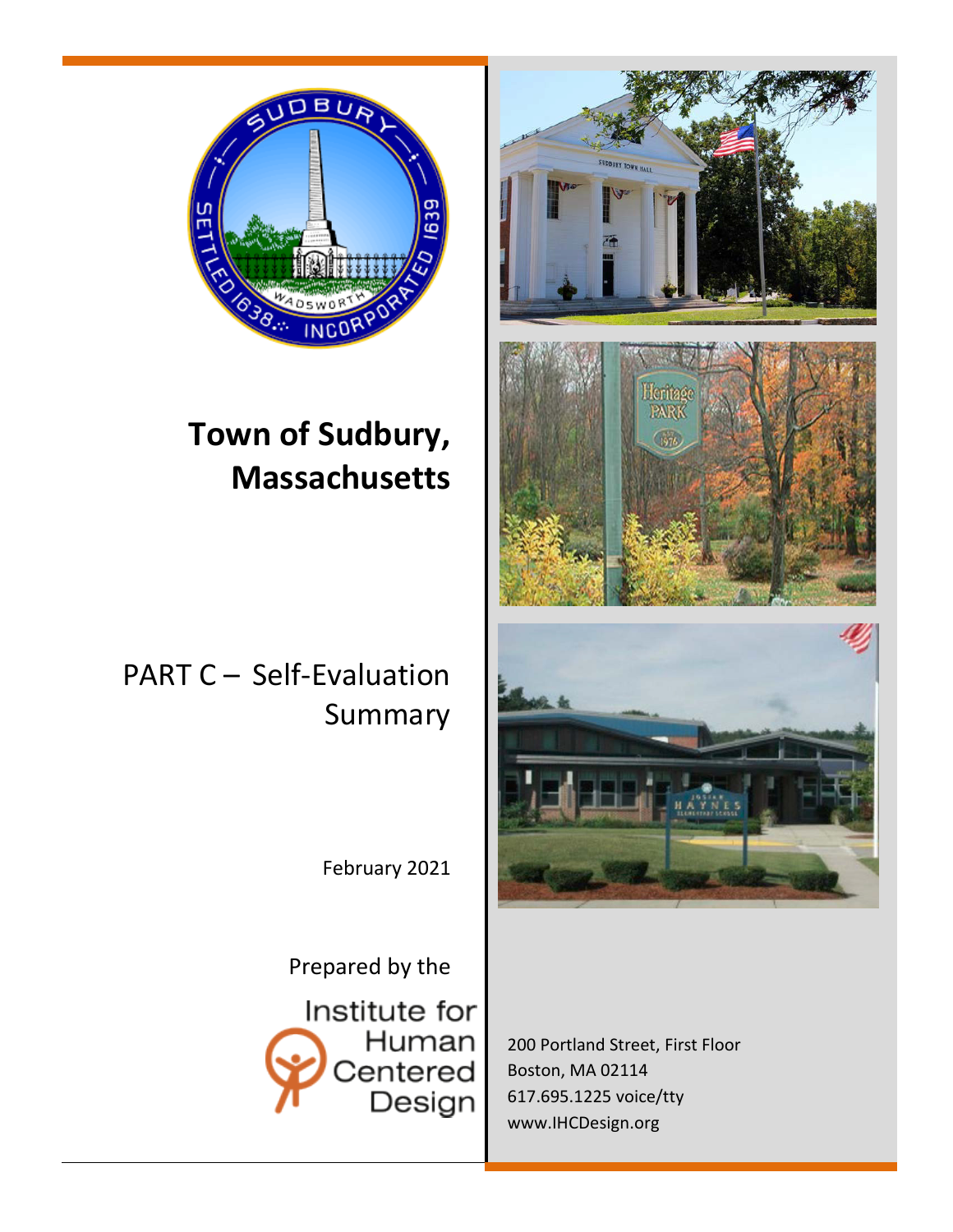# **Introduction**

This ADA Self-Evaluation report includes a summary of the Town's policies obtained by an on-line ADA questionnaire developed by the Institute for Human Centered Design (IHCD). There was a good response to the survey by department heads. This Self-Evaluation report also includes a summary of architectural barriers identified during accessibility surveys performed by IHCD teams between June - November 2020.

\_\_\_\_\_\_\_\_\_\_\_\_\_\_\_\_\_\_\_\_\_\_\_\_\_\_\_\_\_\_\_\_\_\_\_\_\_\_\_\_\_\_\_\_\_\_\_\_\_\_\_\_\_\_\_\_\_\_\_\_\_\_\_\_\_\_\_\_\_\_\_\_\_\_\_\_\_\_\_

Together these findings are designed to help move the Town towards full compliance with its obligations under the Title II of the Americans with Disabilities Act (ADA) and/or the 521 CMR Massachusetts Architectural Access Board regulations.

For clarity, this ADA Self-Evaluation report is organized as follows:

- Legal Overview;
- Summary of the Evaluation of Policies in Programs, Services, and Activities;
- Summary of the Evaluation of Facilities.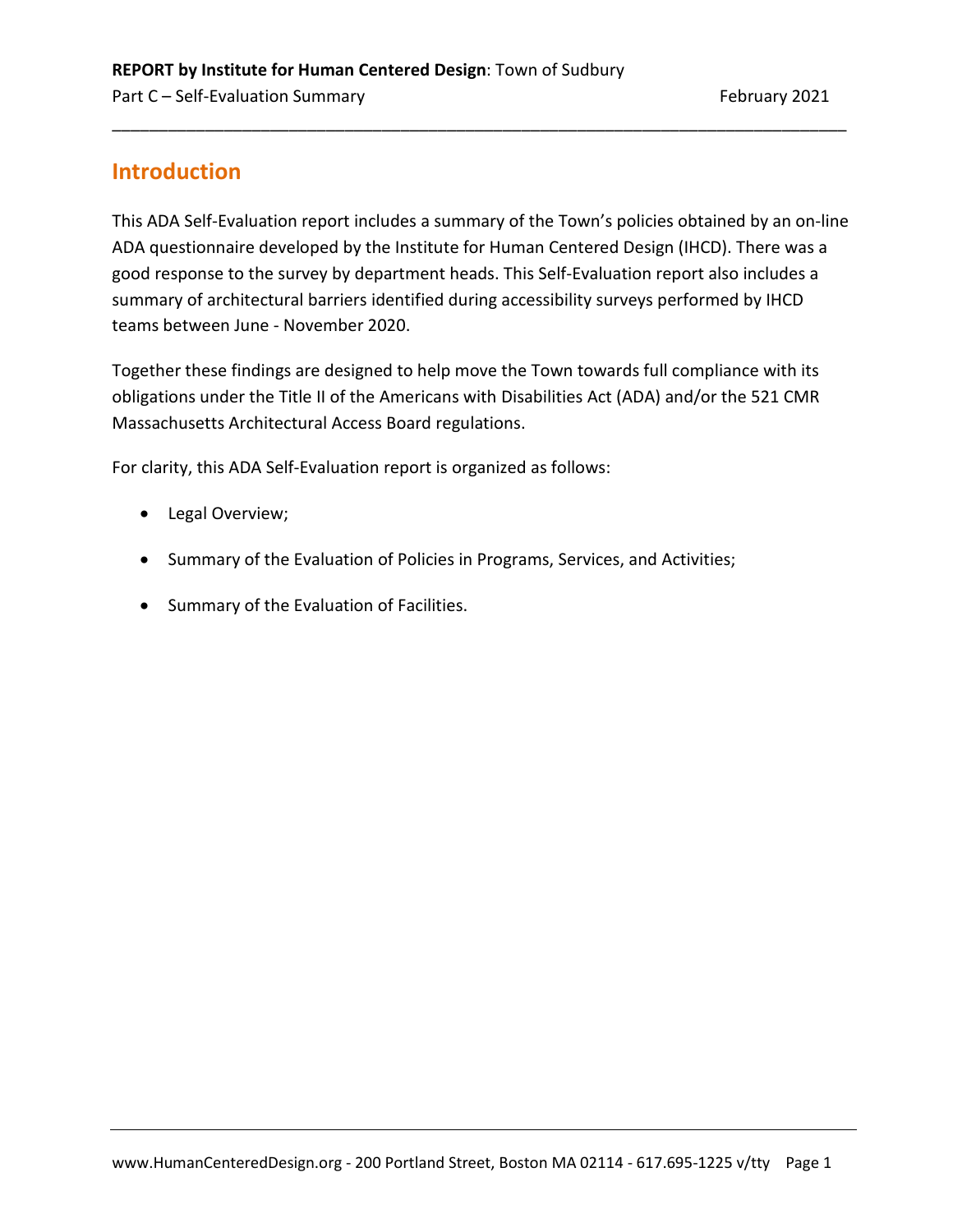# **1. Legal Overview**

 $\overline{a}$ 

The Town of Sudbury is obligated by both Federal laws and State codes concerning the rights of people with disabilities in the daily provision of programs, services, and activities. At the end of this report, there is a comprehensive list of relevant laws.

\_\_\_\_\_\_\_\_\_\_\_\_\_\_\_\_\_\_\_\_\_\_\_\_\_\_\_\_\_\_\_\_\_\_\_\_\_\_\_\_\_\_\_\_\_\_\_\_\_\_\_\_\_\_\_\_\_\_\_\_\_\_\_\_\_\_\_\_\_\_\_\_\_\_\_\_\_\_\_

# **Federal Obligation: American with Disabilities Act (ADA)**

Based on the 1964 Civil Rights Act and expanding upon the obligations of the 1973 Rehabilitation Act, the 1990 ADA prohibits discrimination against people with disabilities. The ADA provides civil rights protections to individuals with disabilities similar to those afforded to individuals on the basis of race, color, sex, national origin, age, and religion. The cornerstone of Title II of the ADA, which applies to state and local governments, is clear: no qualified person with a disability may be excluded from participating in, or denied the benefits of, the programs, services, and activities provided by state and local governments because of a disability.

The 2008 Amendments to the ADA (ADAAA), signed into law on September 25, 2008, describes in more detail the range of conditions covered by the civil rights protections of the ADA. The amendments expand the definition of "disability" to include impairments that substantially limit a major life activity and states that when determining whether someone qualifies as having a disability, one cannot take into account assistive devices, auxiliary aids, accommodations, medical therapies and supplies. The amendments also address episodic disabilities that may go into remission but still can significantly limit a major life activity when active, such as epilepsy and post-traumatic stress disorder. The ADA defines a disability as<sup>1</sup>:

- A physical or mental impairment that substantially limits one or more major life activities (i.e. working, talking, hearing, seeing, caring for one's self);
- Having a record of a physical or mental impairment that substantially limits one or more major life activities;

 $1$  To learn more about qualified individuals with disabilities or to read the full text of the ADA, please visit [http://www.ada.gov](http://www.ada.gov/)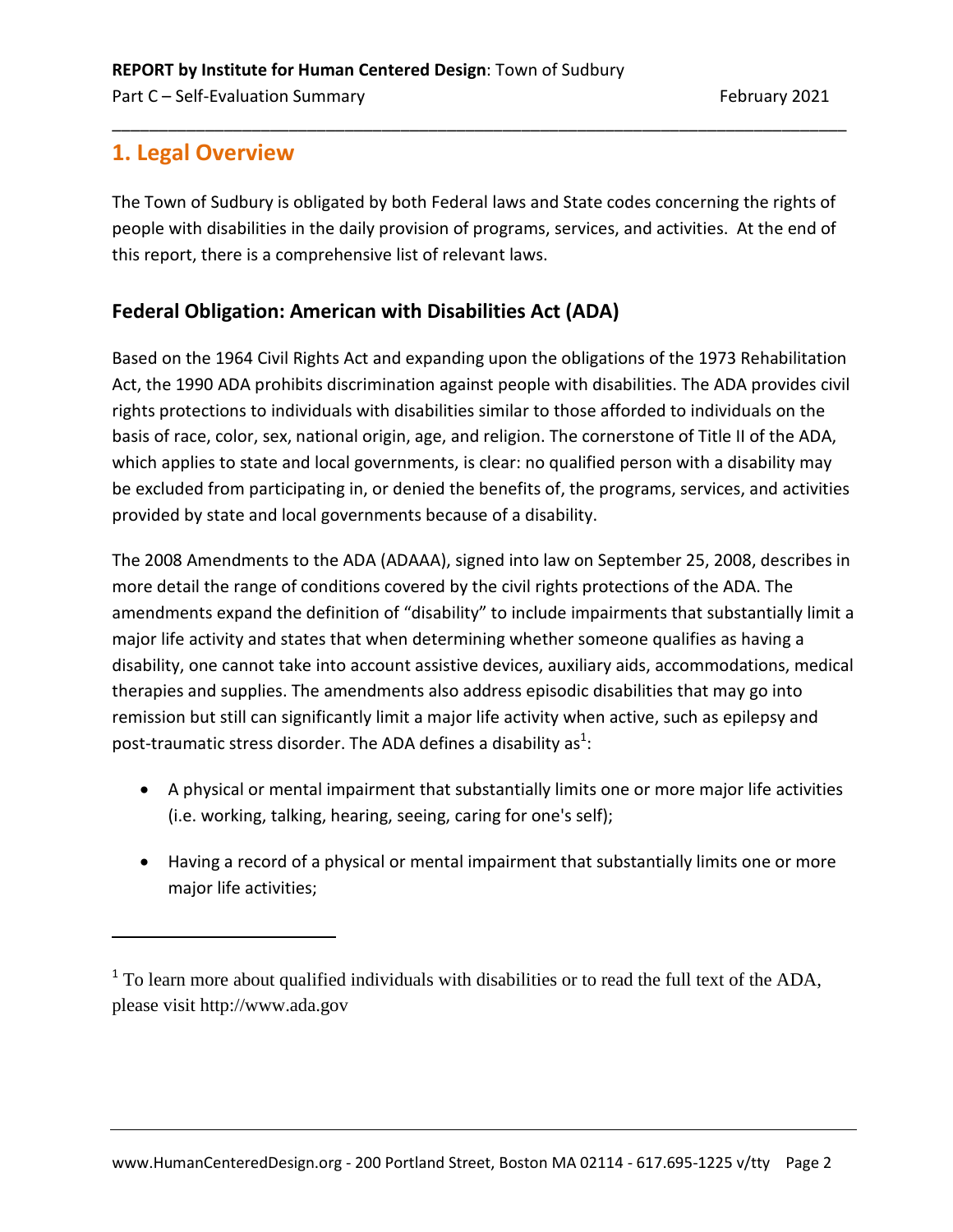Part C – Self-Evaluation Summary February 2021

• Being regarded by others as having an impairment such as individuals with severe facial scarring.

\_\_\_\_\_\_\_\_\_\_\_\_\_\_\_\_\_\_\_\_\_\_\_\_\_\_\_\_\_\_\_\_\_\_\_\_\_\_\_\_\_\_\_\_\_\_\_\_\_\_\_\_\_\_\_\_\_\_\_\_\_\_\_\_\_\_\_\_\_\_\_\_\_\_\_\_\_\_\_

It is important to stress that the primary obligation to public entities such as the Town of Sudbury, under Title II of the Americans with Disabilities Act, is to ensure that, when *viewed in their entirety,* the programs, services, and activities offered are equally available to people with disabilities. The Town is required to follow the 2010 ADA Standards for Accessible Design in new construction and alterations. The 2010 ADA Standards must also be used for corrective actions if existing conditions don't comply with the original ADA Accessibility Guidelines. Municipalities also must relocate programs or otherwise provide access to programs located in inaccessible older facilities (e.g. facilities built before the ADA went into effect January 26, 1992). Ensuring program access may require capital investment when there is no alternative solution and should be a priority for corrective action.

Note that the websites of Title II entities are also considered "*programs*" and should be accessible to the standards of the Web Content Accessibility Guidelines 2.0 AA. A review of the Town of Sudbury's website is not included under the scope of work.

The Town must **communicate effectively** with people who have hearing, vision, or speech disabilities. The Town is also required to make reasonable modifications to policies, practices, and procedures where necessary to ensure the equal participation of people with disabilities. Whatever is written or spoken must be as clear and understandable to people with hearing, vision, or speech disabilities as it is for people who do not have disabilities. In addition, the ADA requires the provision of "auxiliary aid and service" to meet their responsibility for effective communication. Auxiliary aid and service refer to readers, notetakers, sign language interpreters, assistive listening systems, open and closed captioning, text telephones (TTYs), videophones, information provided in large print, braille, audible, or electronic formats, and other tools for people who have communication disabilities.

Following the passage of the ADA, the Department of Justice issued the 1991 ADA Standards for Accessible Design to address physical access to facilities and transportation. These standards were based almost exclusively on the US Access Board's guidelines (ADA Accessibility Guidelines -ADAAG). In 1994, slight technical amendments were made. Then in 2004, the US Access Board issued new guidelines that were promptly adopted by the US Department of Transportation and other federal agencies. But only in 2010 did the Department of Justice issue a revised and updated ADA Standard called the 2010 ADA Standards for Accessible Design (2010 ADA Standards) that would apply to all Title II and Title III entities. These standards revised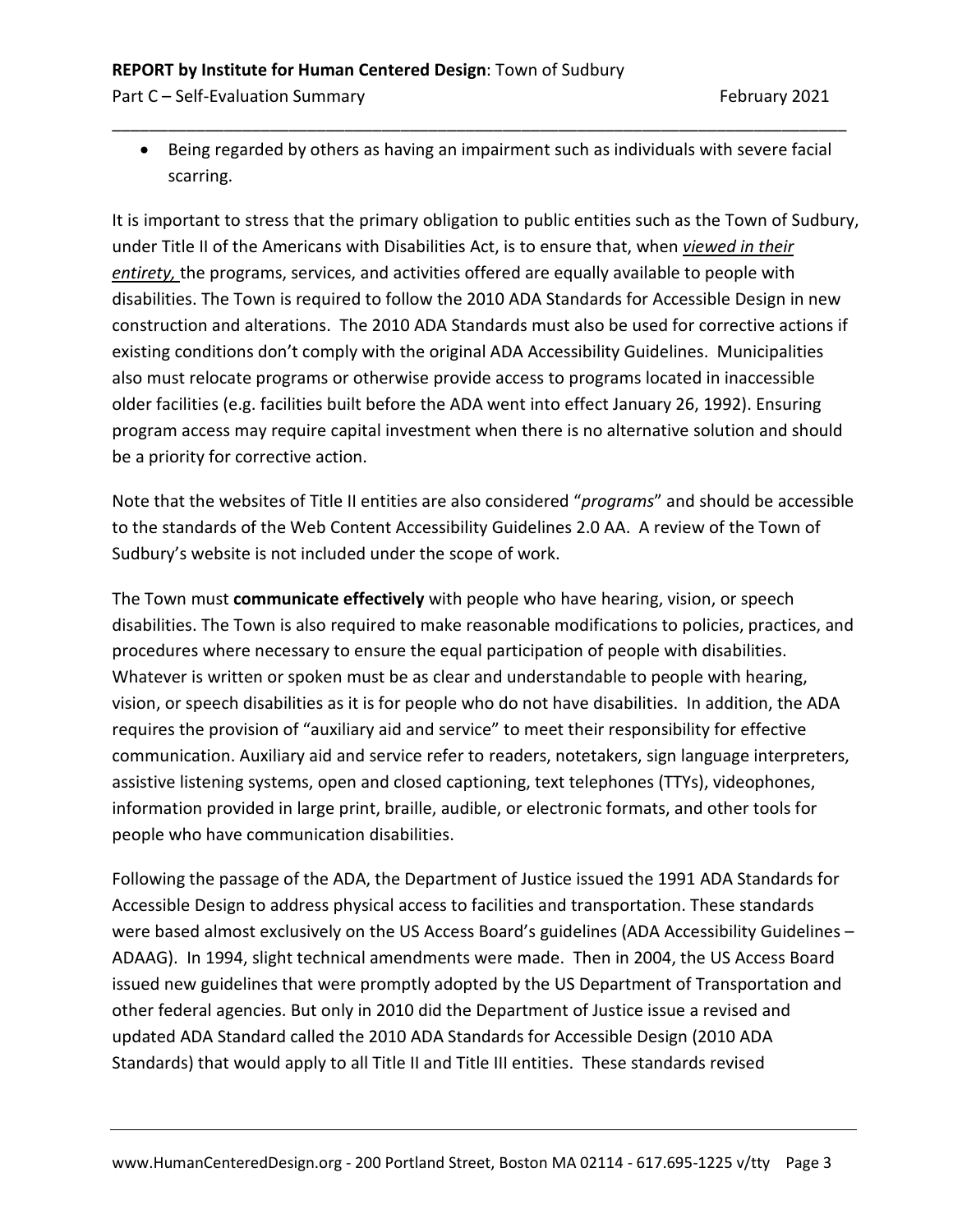requirements for policies such as ticketing and service animals, and for physical elements such as assembly seating, established construction tolerances for certain elements and formalized longstanding guidelines for play areas, golf courses, recreational boating facilities, swimming pools, and other recreational facilities.

\_\_\_\_\_\_\_\_\_\_\_\_\_\_\_\_\_\_\_\_\_\_\_\_\_\_\_\_\_\_\_\_\_\_\_\_\_\_\_\_\_\_\_\_\_\_\_\_\_\_\_\_\_\_\_\_\_\_\_\_\_\_\_\_\_\_\_\_\_\_\_\_\_\_\_\_\_\_\_

Facilities that meet or exceed the 1991 ADA Standards are not required to make changes to the new 2010 Standards except in the case of renovation. For elements that are non-compliant, the corrective measures must align with the 2010 ADA Standards. It is not expected that the buildings will meet or be brought up to all of the 2010 ADA Standards absent significant or total renovation. State and local governments must ensure that individuals with disabilities are not excluded from services, programs, and activities because buildings are inaccessible. This means Title II entities do not need to remove physical barriers, such as stairs, in all existing buildings, as long as they make their programs accessible to individuals who are unable to use an inaccessible existing facility.

#### Alterations to historic properties under the ADA

Alterations to historic properties must comply with the specific provisions governing historic properties in the 2010 ADA Standards, to the maximum extent feasible. Under those provisions, alterations should be done in full compliance with the alterations standards for other types of buildings. However, if following the usual standards would threaten or destroy the historic significance of a feature of the building, alternative solutions may be used. The decision to use alternative solutions for that feature must be made in consultation with the appropriate historic advisory board as designated in the 2010 ADA Standards (for Massachusetts, the Massachusetts Historical Commission), and interested persons should be invited to participate in the decisionmaking process.

Note that any corrective actions needed to ensure program accessibility would also have to comply with the requirements of the 2010 ADA Standards for historic facilities.

# **State Obligation:**

#### Massachusetts Constitutional Amendment – Article 114

The Massachusetts Constitution states: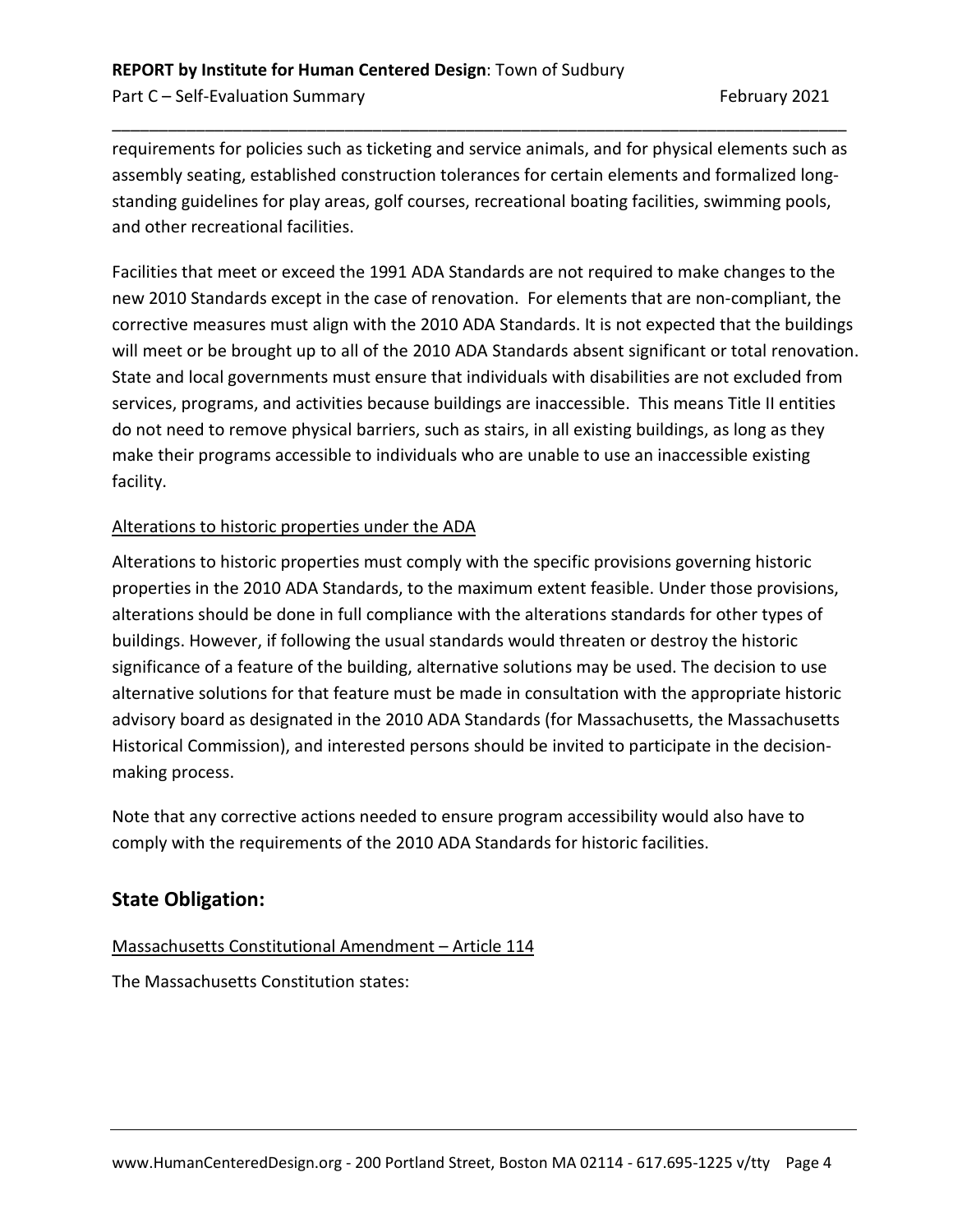"No otherwise qualified handicapped individual shall, solely by reason of his handicap, be excluded from participation in, be denied the benefits of, or be subject to discrimination under any program or activity within the Commonwealth."

\_\_\_\_\_\_\_\_\_\_\_\_\_\_\_\_\_\_\_\_\_\_\_\_\_\_\_\_\_\_\_\_\_\_\_\_\_\_\_\_\_\_\_\_\_\_\_\_\_\_\_\_\_\_\_\_\_\_\_\_\_\_\_\_\_\_\_\_\_\_\_\_\_\_\_\_\_\_\_

Article 114 is written broadly. It prohibits discrimination based on disability on any level within the state, not just for recipients of state or federal funds. For example, Town meetings must be held in an accessible location with sign language interpreters provided if needed, and the Town cannot refuse to do business with an individual based on the person's disability.

#### Massachusetts Architectural Access Board

The Architectural Access Board (AAB) is a regulatory agency whose mandate is to develop and enforce regulations designed to make public buildings accessible to, functional for and safe for use by persons with disabilities. See the Rules and Regulations of the Architectural Access Board 521 CMR. In addition to writing regulations, the Board decides on variance requests, provides training on its regulations, issues advisory opinions and makes decisions on complaints. Local building inspectors are responsible for enforcing the regulations which are a specialized section of the Massachusetts Building Code. See 780 CMR.

The construction, reconstruction, remodeling, alteration, or change of use of a building or facility that is open to the public triggers the authority of the Architectural Access Board. New construction must fully comply.

For renovation, remodeling, or alteration:

 $\overline{a}$ 

- The work being done must comply with the regulations.
- If the work done in any 36-month period is greater than \$100,000, the "work being performed" is required to comply. In addition, an accessible entrance and an accessible toilet room, telephone and drinking fountain (if toilets, telephones and drinking fountains are provided) shall also be provided.
- If the work done in a 36-month period is more than 30% of the "full and fair cash value" of the building<sup>2</sup>, the entire building must come into compliance.

<sup>&</sup>lt;sup>2</sup> This is usually the assessed value established by the city or town. *See* [521 C.M.R. § 5.38](http://www.mass.gov/aab/aab_regs_word.htm) for details about establishing value where no assessment exists.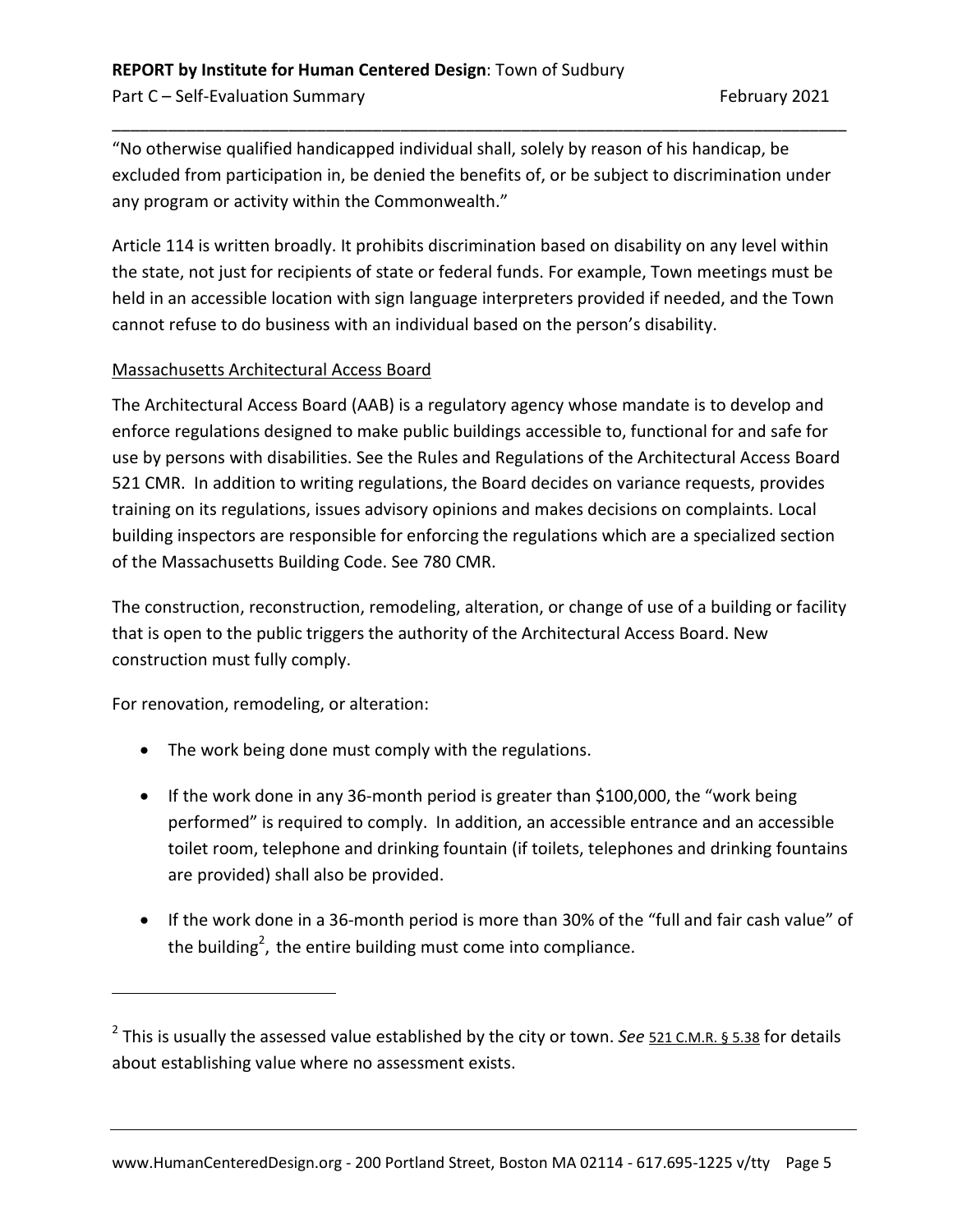Part C – Self-Evaluation Summary February 2021

Enforcement: Anyone can file a complaint with the Architectural Access Board. The Board has the authority to issue variances and/or impose fines of up to \$1000 per violation per day of noncompliance with its order.

\_\_\_\_\_\_\_\_\_\_\_\_\_\_\_\_\_\_\_\_\_\_\_\_\_\_\_\_\_\_\_\_\_\_\_\_\_\_\_\_\_\_\_\_\_\_\_\_\_\_\_\_\_\_\_\_\_\_\_\_\_\_\_\_\_\_\_\_\_\_\_\_\_\_\_\_\_\_\_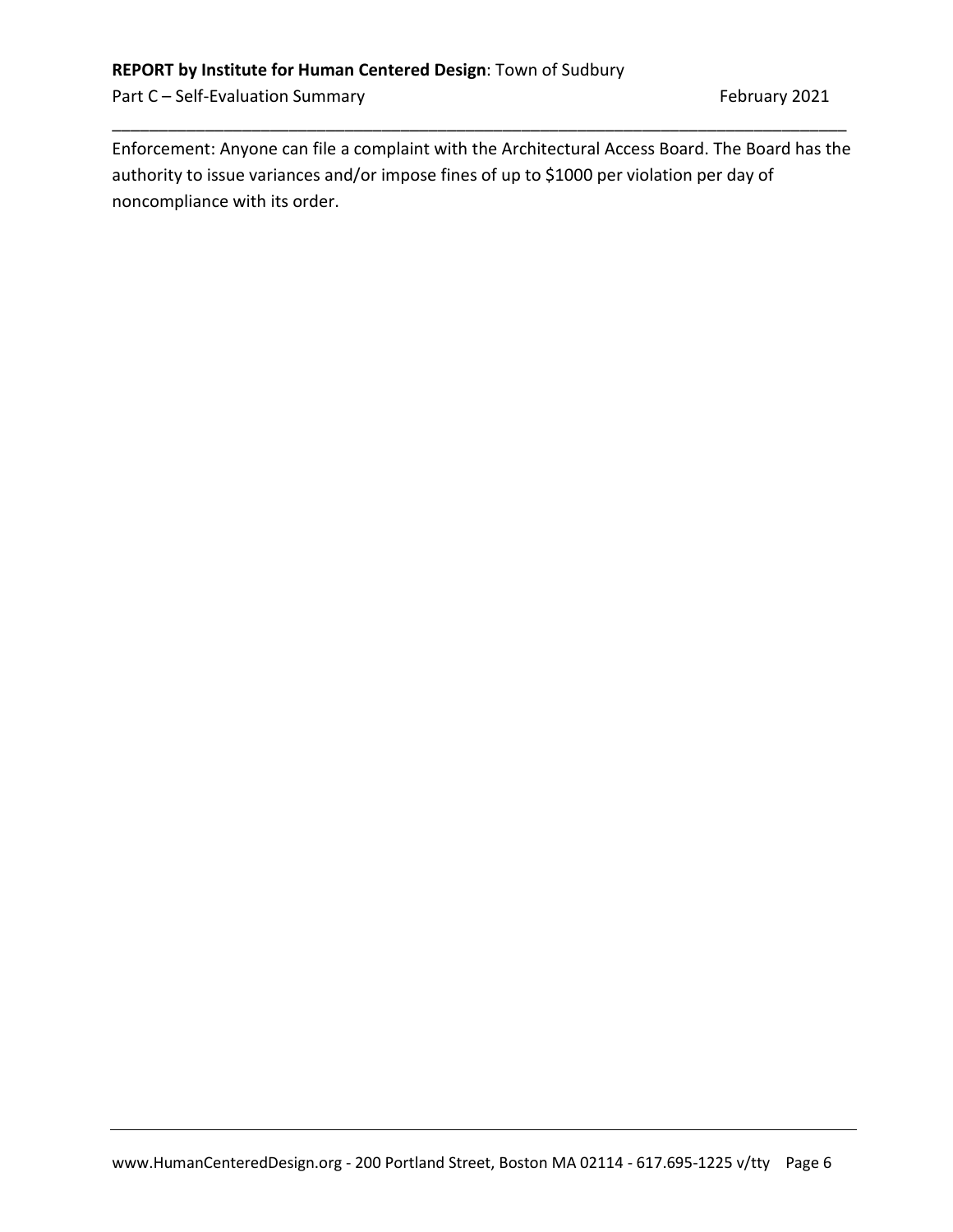# **2. Summary of the Evaluation of Policies in Programs, Services and Activities**

\_\_\_\_\_\_\_\_\_\_\_\_\_\_\_\_\_\_\_\_\_\_\_\_\_\_\_\_\_\_\_\_\_\_\_\_\_\_\_\_\_\_\_\_\_\_\_\_\_\_\_\_\_\_\_\_\_\_\_\_\_\_\_\_\_\_\_\_\_\_\_\_\_\_\_\_\_\_\_

Title II of the Americans with Disabilities Act (ADA) prohibits discrimination against qualified individuals with disabilities by public entities. Activities covered include all services, programs and activities offered by the public entity, all aspects of employment, services carried out by contractors, all activities of the local legislative and judicial branches and public transportation.

A thorough understanding of the requirements of Title II of the ADA is an essential responsibility of public entities.

Please note that a complete summary of the Town's policies, practices and procedures is included in Part B – Evaluation of Non – Discriminatory Policies and Practices in Programs, Services and Activities.

The ADA administrative requirements help to ensure that the needs of people with disabilities are addressed in all services, programs and activities that the Town operates. A Title II entity is required to:

1. Designate a *Responsible Employee* (ADA Title II - [28 CFR Part 35.107](http://www.law.cornell.edu/cfr/text/28/35.107) (a)) to coordinate compliance with the ADA. The purpose of having a responsible employee – ADA Coordinator - is to ensure that when the public deals with a state or local government agency, the public is able to identify a person who is knowledgeable with the requirements of the ADA.

The Town of Sudbury has met its obligation to designate a responsible employee as the Town's ADA Coordinator. For information, members of the public will need to contact Assistant Town Manager Maryanne Bilodeau of the Human Resources department as the ADA Coordinator for employment, Facilities Director William Barletta for Town facilities, and Town Manager Henry Hayes, Jr. for special requests for Town-wide concerns. These ADA coordinators are called out on the Town's website; however the website does not list their responsibilities, phone numbers or email contact information.

2. Adopt and distribute a public *Notice* (ADA Title II - 28 CFR Part 35.106) of the provisions of the ADA to members of the public who may participate in the Town's programs, services and activities. The effective notice should state the Town's obligations under the ADA and include the complete contact information of the ADA Coordinator.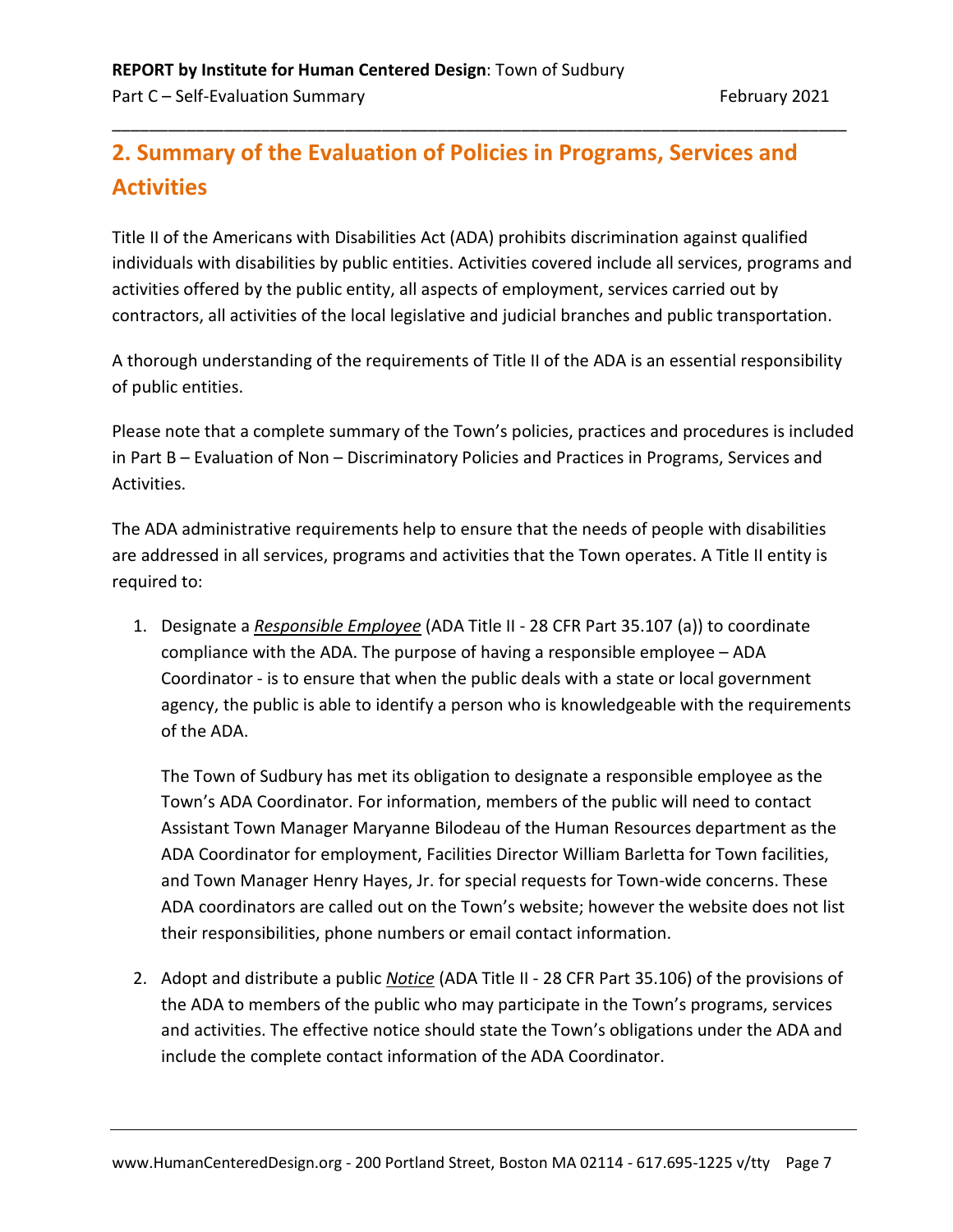From the responses submitted by staff it seems that, the Town of Sudbury does not have a uniform policy regarding the posting of ADA Non-Discrimination Notices for members of the public.

\_\_\_\_\_\_\_\_\_\_\_\_\_\_\_\_\_\_\_\_\_\_\_\_\_\_\_\_\_\_\_\_\_\_\_\_\_\_\_\_\_\_\_\_\_\_\_\_\_\_\_\_\_\_\_\_\_\_\_\_\_\_\_\_\_\_\_\_\_\_\_\_\_\_\_\_\_\_\_

However, there does seem to be a Notice online in the Sudbury Public Schools 2019 to 2020 Parent Handbook, in the 2008 Open Space and Recreation Plan Appendices CDE, and in the Town of Sudbury Employee Handbook (2019).

The Town should take steps to clarify the posting of the Notice of Non-Discrimination policy to comply with the ADA Title II that states that public entities shall take initial steps to notify program/service participants, beneficiaries and employees of its obligations.

IHCD recommends distributing the Notice to all department heads, publishing the Notice in all the materials distributed by the Town, posting the Notice on the Town's website home page and posting copies in public locations in the Town's buildings.

3. Develop and distribute *Grievance Procedures* (ADA Title II - [28 CFR Part 35.107](http://www.law.cornell.edu/cfr/text/28/35.107) (b)) for prompt resolution of any complaint regarding disability discrimination.

A grievance procedure is provided for Town employees in the Town of Sudbury Employee Handbook (2019). However, Sudbury does not appear to have a grievance procedure for members of the public who believe they have been discriminated against on the basis of disability as relates to the Town's programs, policies and procedures, (except in the 2008 Open Space and Recreation Plan Appendices CDE). Moreover, it is not clear if staff in all departments is aware of their ADA obligation and the process for meeting the requirements for grievance procedures. IHCD recommends the Town take steps to clarify its grievance procedure by distributing it to all department heads, and posting copies in noticeable locations in each of the Town's public buildings. Furthermore, ensure the Town's employees are aware of the Grievance Procedure process and can provide information to members of the public about the process when appropriate. Ensure the Grievance Procedure form is in an accessible format on the Town website.

4. *Modify its Policies, Practices and Procedures* (ADA Title II – 28 CFR Part 35.130(b)(7)) when necessary to avoid discrimination.

From all of the responses submitted by staff, there is no evidence that the Town was unable to provide a reasonable modification. A reasonable modification policy is provided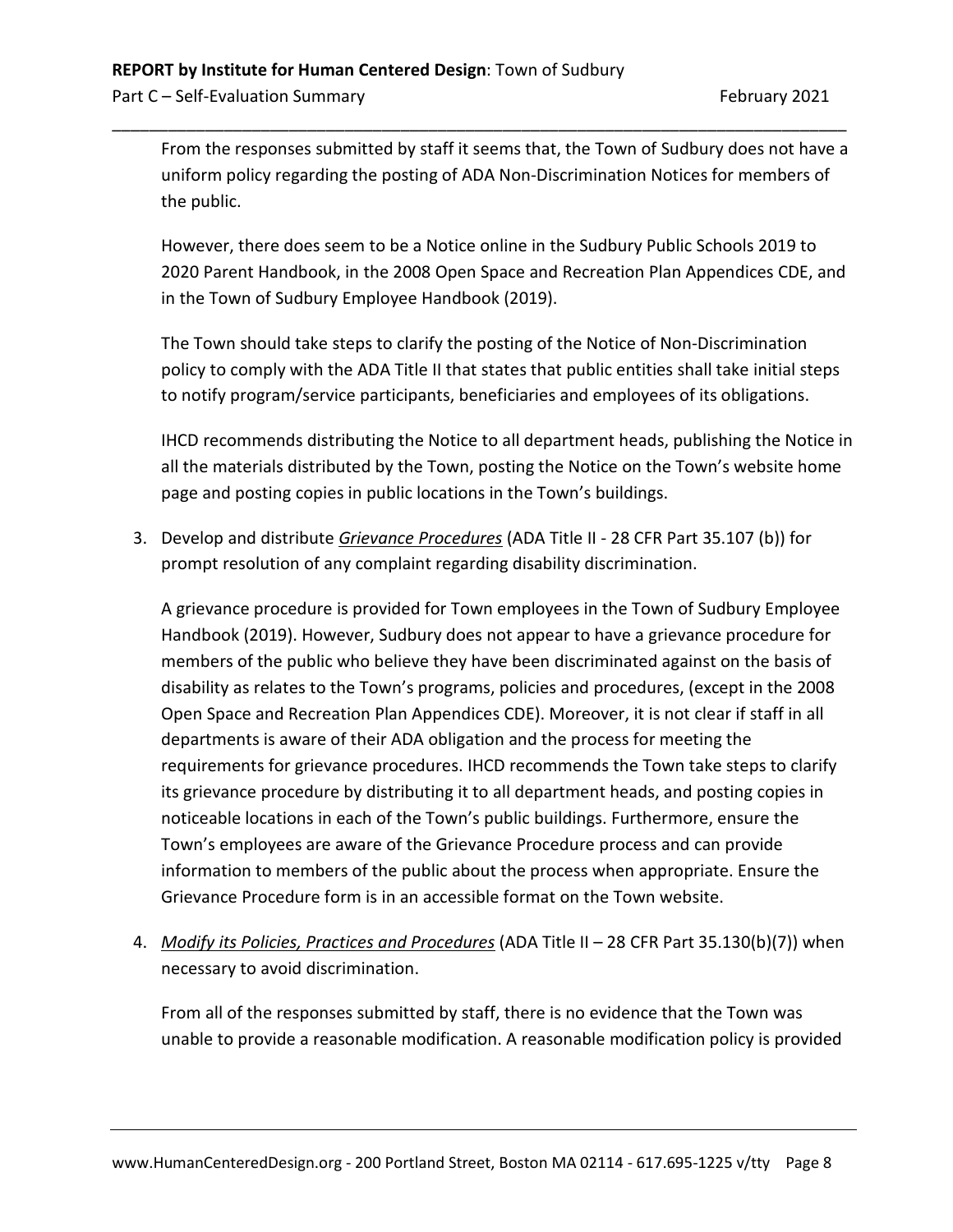on the Sudbury website with regards to open space and recreation in the 2008 Open Space and Recreation Plan Appendices CDE.

\_\_\_\_\_\_\_\_\_\_\_\_\_\_\_\_\_\_\_\_\_\_\_\_\_\_\_\_\_\_\_\_\_\_\_\_\_\_\_\_\_\_\_\_\_\_\_\_\_\_\_\_\_\_\_\_\_\_\_\_\_\_\_\_\_\_\_\_\_\_\_\_\_\_\_\_\_\_\_

IHCD recommends the Town take additional steps to ensure that Town's employees can provide information to members of the public about the process of requesting reasonable modification of policies when appropriate. The Town should provide a form for requesting reasonable modifications of policies on the Town's website, and state the commitment to provide copies in accessible formats upon request.

5. Provide *Reasonable Accommodation* (ADA Title II – 28 CFR Part 35.140(a)) to qualified employees with disabilities. This requirement may include modifying work schedules, job restructuring, and making facilities used by employees readily accessible to an employee with a disability, or moving the employee, if possible without compromising job responsibilities, to an accessible location.

The Town of Sudbury Employee Handbook (2019) includes a reasonable accommodation policy and it is available on the Town's website. From the responses to the ADA questionnaire, two departments stated that they were not aware that a reasonable accommodation policy is in place. An effort should be made to inform all departments of the existence of the policy in the Employee Handbook (2019).

Regarding questions about reasonable accommodations and other related topics, IHCD recommends that the Town of Sudbury becomes familiar with the excellent free national resources from the *Job Accommodation Network* [\(https://askjan.org\)](https://askjan.org/).

6. Provide *Auxiliary aids and services* (ADA Title II – 28 CFR Part 35.160) to ensure effective communication with people with disabilities. This provision requires ADA Title II entities to take steps to ensure that communication with members of the public and employees with disabilities is as effective as communication with others. This requirement may include but is not limited to providing sign language interpreters, providing Computer-Assisted-Realtime-Translation (CART), written materials for persons who are deaf or have difficulty hearing, braille or large print information or information in digital format for people who are blind or have difficulty seeing.

From the questionnaires received from various departments, many departments had procedures for effective communications, including TTY services, accommodating visitors, and providing assistive listening systems. Because a few departments seemed unclear on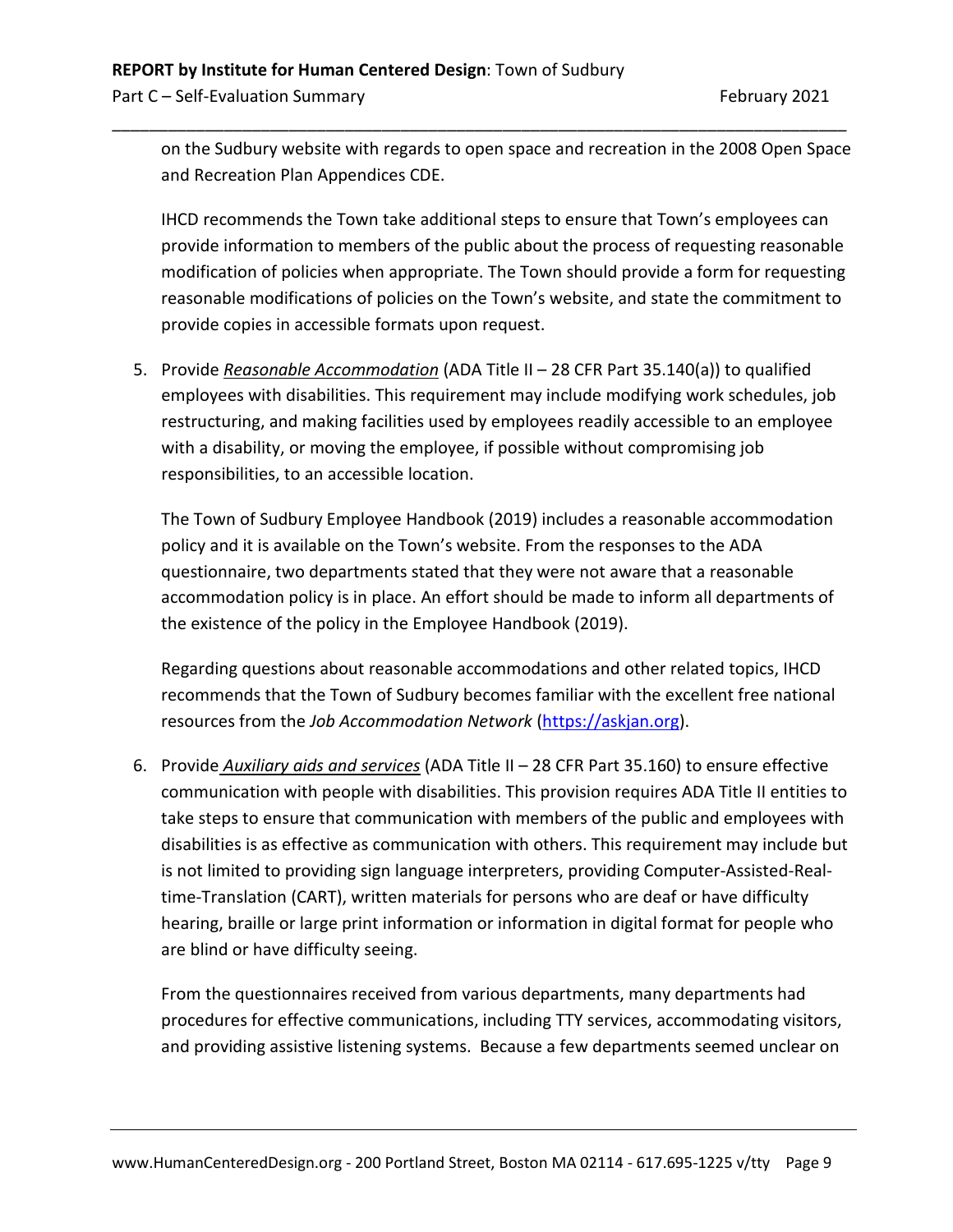Part C – Self-Evaluation Summary February 2021

effective communication, it seems that clarifying procedures of providing effective communication could be beneficial.

\_\_\_\_\_\_\_\_\_\_\_\_\_\_\_\_\_\_\_\_\_\_\_\_\_\_\_\_\_\_\_\_\_\_\_\_\_\_\_\_\_\_\_\_\_\_\_\_\_\_\_\_\_\_\_\_\_\_\_\_\_\_\_\_\_\_\_\_\_\_\_\_\_\_\_\_\_\_\_

As was offered in IHCD's response to the RFP for this project, IHCD's New England ADA Center staff can provide training on effective communication if the Town is interested.

The Town should consider developing and publicizing clear processes for members of the public and employees to request auxiliary aids and services. Ensure that the Town's website and other web-based services are accessible to people with disabilities. It is the Department of Justice's positon that when services are provided on a website, those services too must be made accessible. The website should be considered a "program" of the Town.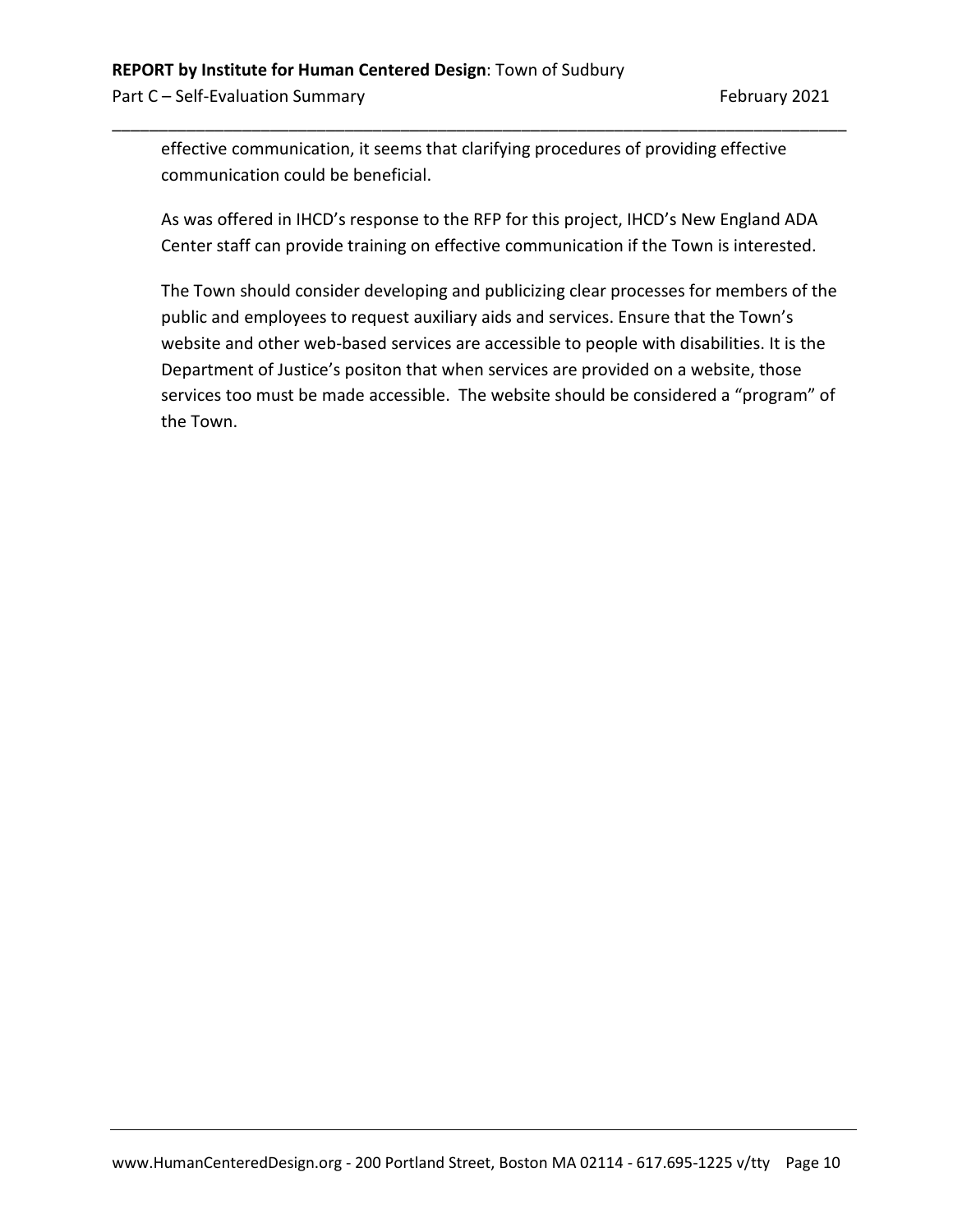# **3. Summary of the Evaluation of Facilities**

The analysis of existing conditions that encompasses the body of this evaluation is based on observations and documentation completed by IHCD team during site visits. This accessibility survey included the following facilities:

\_\_\_\_\_\_\_\_\_\_\_\_\_\_\_\_\_\_\_\_\_\_\_\_\_\_\_\_\_\_\_\_\_\_\_\_\_\_\_\_\_\_\_\_\_\_\_\_\_\_\_\_\_\_\_\_\_\_\_\_\_\_\_\_\_\_\_\_\_\_\_\_\_\_\_\_\_\_\_

#### Municipal Buildings

DPW Building Offices and Garage Fairbank Community Center Fire Department Station 1 Fire Department Station 2 Fire Department Station 3 Flynn Building Goodnow Library Hosmer House Loring Parsonage Parks and Grounds Building Police Station Town Hall Transfer Station

#### Public School Buildings

Curtis Middle School Haynes Elementary School Loring Elementary School Nixon School Noyes School

#### Outdoor Facilities

Broadacres Farm Camp Sewataro Davis Field Featherland Park Feeley Field Grinnell Park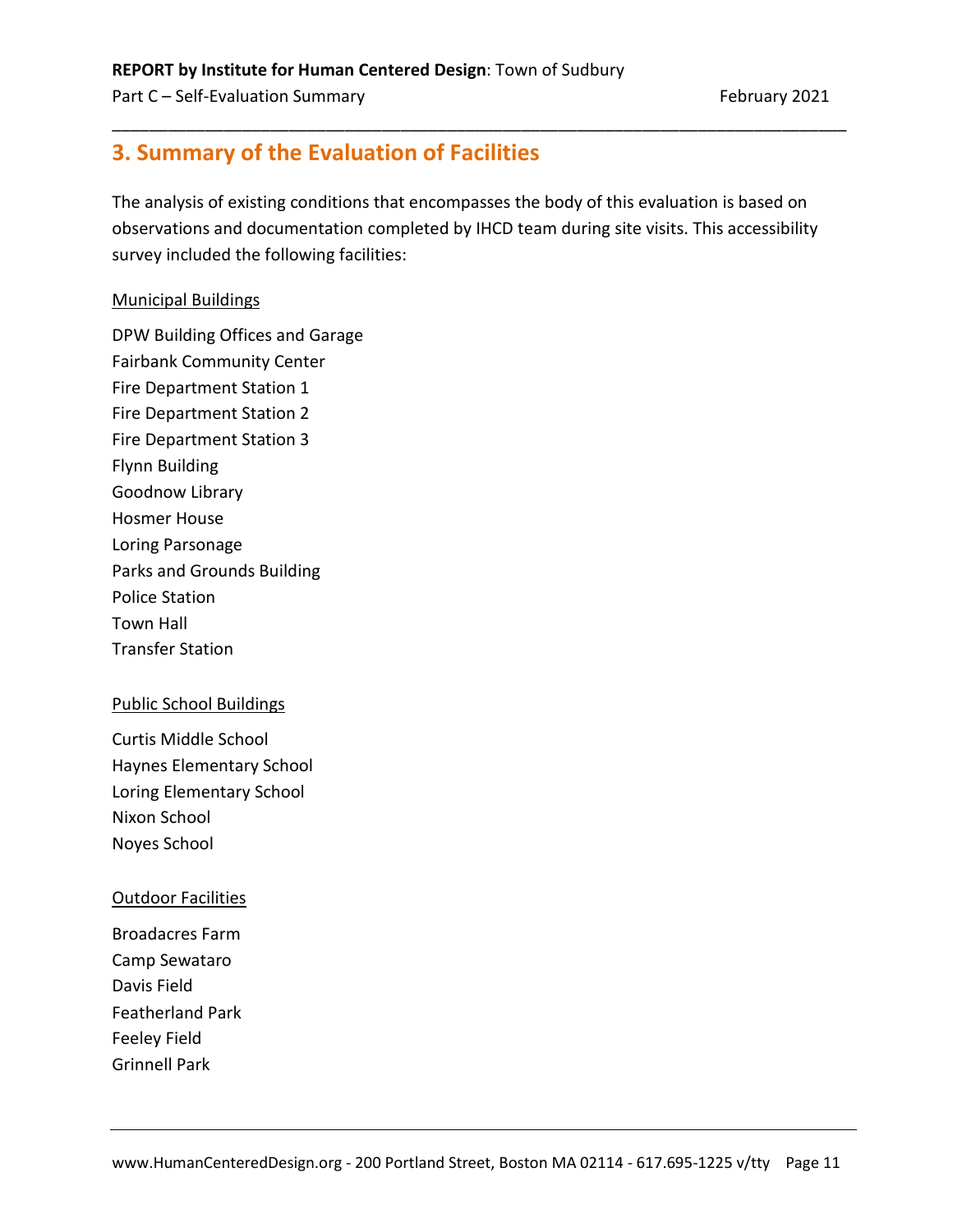Part C – Self-Evaluation Summary Feb. 2021

Haskell Field Heritage Park Playground at 59 Horse Pond Road Ti-Sales Park Willis Lake Access

# **Building Facilities Overview**

Under Title II of the ADA, the Town of Sudbury must make sure that "No qualified individual with a disability shall, because a public entity's facilities are inaccessible to or unusable by individuals with disabilities, be excluded from participation in, or be denied the benefits of the services, programs, or activities of a public entity, or be subjected to discrimination by any public entity" [28 CFR Part 35.149].

\_\_\_\_\_\_\_\_\_\_\_\_\_\_\_\_\_\_\_\_\_\_\_\_\_\_\_\_\_\_\_\_\_\_\_\_\_\_\_\_\_\_\_\_\_\_\_\_\_\_\_\_\_\_\_\_\_\_\_\_\_\_\_\_\_\_\_\_\_\_\_\_\_\_\_\_\_\_

A public entity may not deny the benefits of its programs, services and activities to individuals with disabilities because its facilities are inaccessible. This means that each program, service and activity of the Town, when viewed in its entirety, must be readily accessible to and usable by individuals with disabilities." This requirement is known as Program Accessibility [28 CFR Part 35.150].

The program accessibility requirement does not necessarily require the Town to make each existing facility accessible or to take any action that would threaten or destroy the historic significance of a historic property. Or require a public entity to take any action that it can demonstrate would result in a fundamental alteration in the nature of the program or in an undue financial and administrative burden.

The Town may comply with the requirements through such means as redesign or acquisition of equipment, reassignment of services to accessible buildings, delivery of services at alternate accessible sites, alteration of existing facilities and construction of new facilities, or any other methods that result in making the Town's services, programs or activities readily accessible to and usable by individuals with disabilities. A public entity is not required to make structural changes in existing facilities where other methods are effective in achieving compliance with this section.

In choosing among available methods for meeting the requirements of this section, a public entity shall give priority to those methods that offer services, programs, and activities to qualified individuals with disabilities in the most integrated setting appropriate.

IHCD recommends the following improvements at the following Town facilities: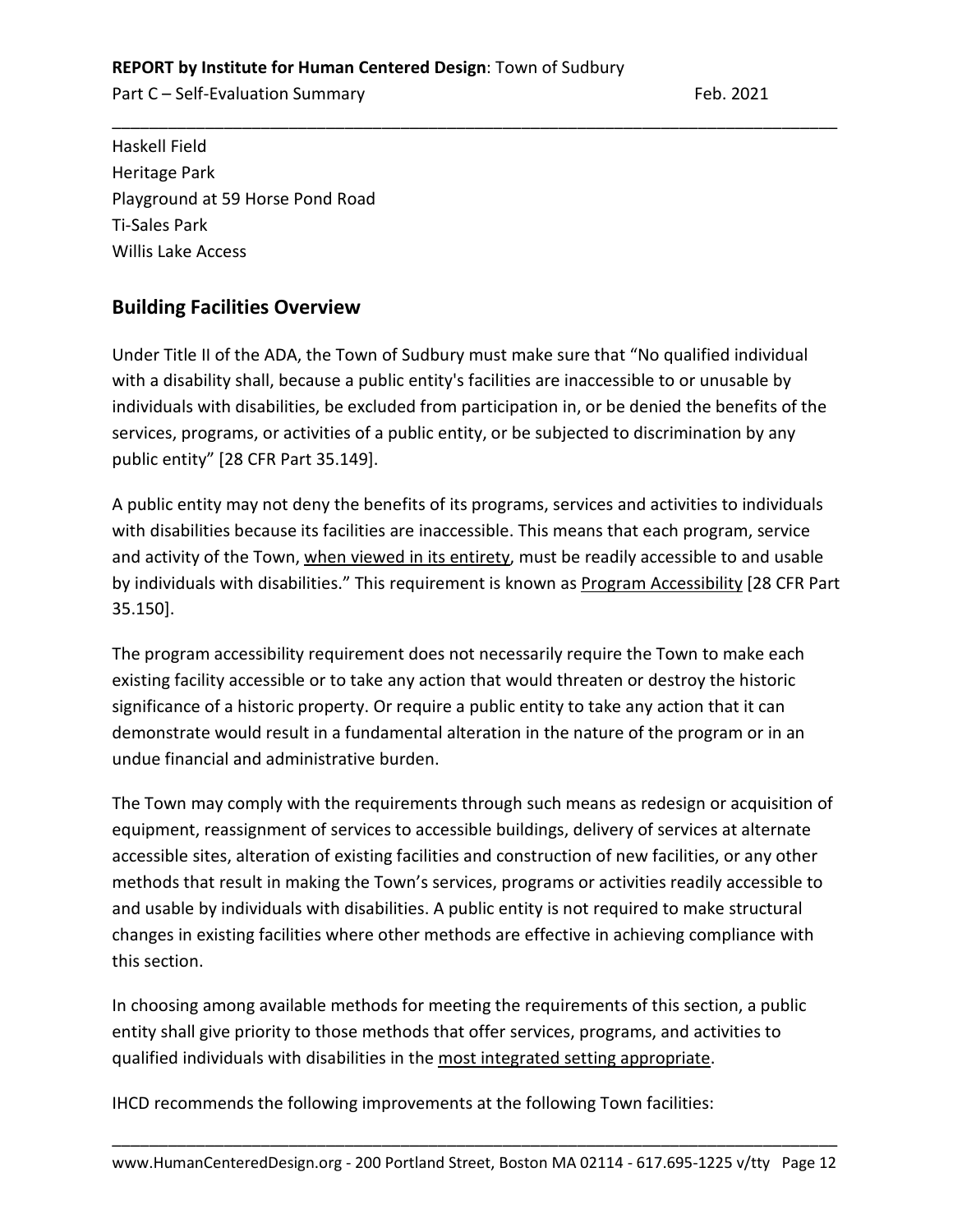#### Municipal Buildings

#### **DPW Offices and Garage**

- Provide a curb ramp at the car accessible parking space.
- Provide compliant egress signage.
- Renovate toilet rooms.
- Install a Hi-Lo drinking fountain.
- Relocate protruding objects.
- Secure mats.
- Provide an accessible route to the picnic table.
- Locate clothing rod and forms within reach range.
- Provide three (3) accessible work surfaces.

#### **Fairbank Community Center**

- Renovate accessible parking spaces in two parking lots.
- Install a temporary metal ramp to provide an accessible route between the picnic area and pool.

\_\_\_\_\_\_\_\_\_\_\_\_\_\_\_\_\_\_\_\_\_\_\_\_\_\_\_\_\_\_\_\_\_\_\_\_\_\_\_\_\_\_\_\_\_\_\_\_\_\_\_\_\_\_\_\_\_\_\_\_\_\_\_\_\_\_\_\_\_\_\_\_\_\_\_\_\_\_

- Provide compliant egress, designation and directional signage.
- Provide compliant door hardware throughout and an automatic door opener to the secondary entrance to the pool.
- Provide three accessible service counters.
- Provide a platform lift to the stage.
- Renovate pool locker room areas.
- Provide one accessible picnic table by the northeast parking lot.
- In the M. Van Houten Room and teen room, provide a sink with knee and toe clearance and with a top surface no higher than 34" above the finished floor.
- Renovate toilet and shower rooms.
- Renovate drinking fountains.
- Provide an accessible route to the gaga ball court and provide accessible seating spaces alongside bleachers at the field and volleyball court.
- Renovate the cross slope and surface at the entrance gate to the picnic area.
- Patch the route to the basketball court.
- Provide a portable ramp to the raised portion of the pre-school multipurpose room.
- Relocate operable parts and coat hooks within reach range.

#### **Fire Department Station 1**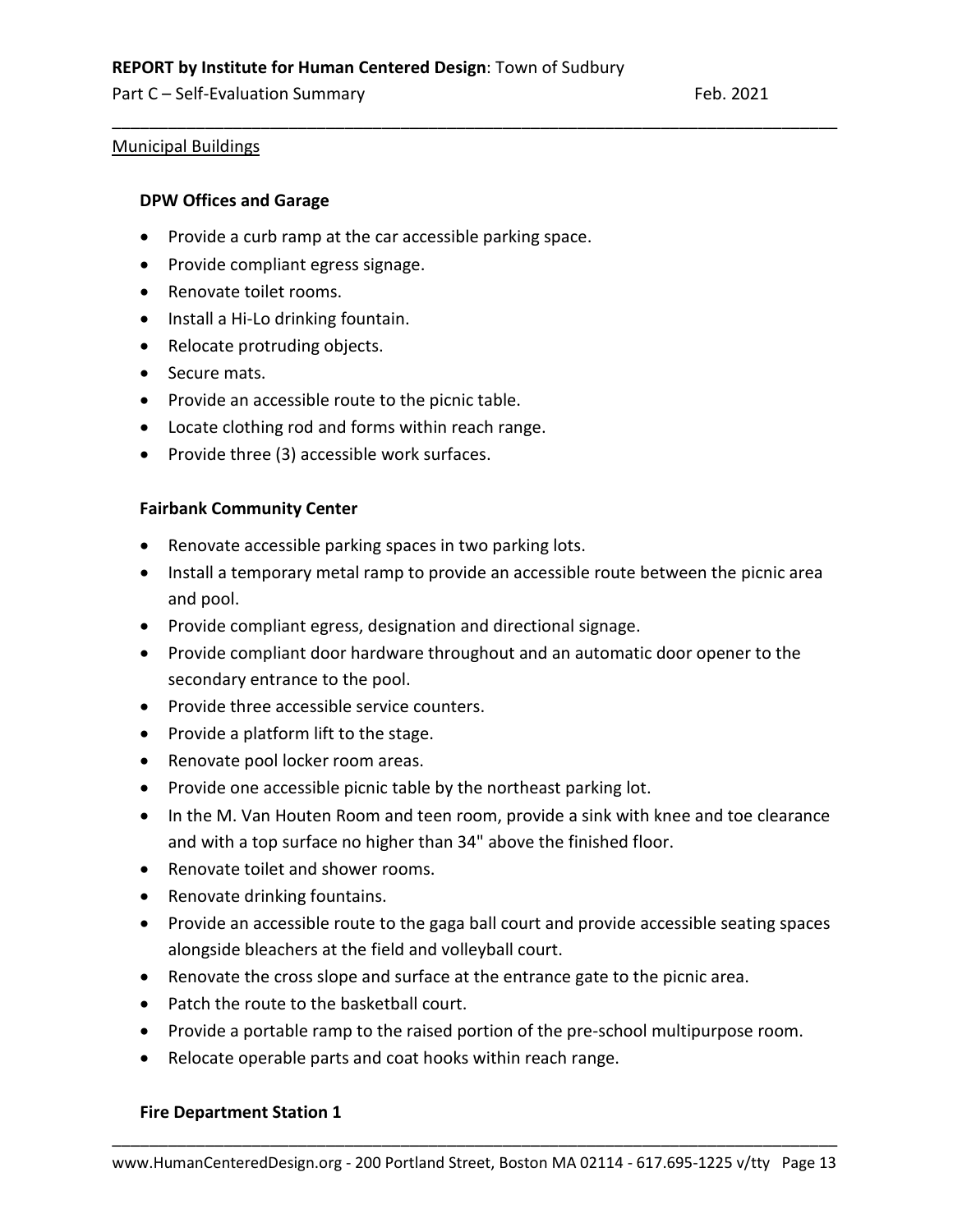Part C – Self-Evaluation Summary Feb. 2021

- Provide compliant egress signage.
- Renovate doors (including providing two automatic door openers).
- Renovate the toilet rooms.
- Provide a Hi-Lo drinking fountain.
- Provide a compliant designation sign at the shift commander's office.
- Provide a compliant service counter.

#### **Fire Department Station 2**

• Since Fire Department Station 2 is not open to the public, there are no accessibility issues that must be addressed at this time.

\_\_\_\_\_\_\_\_\_\_\_\_\_\_\_\_\_\_\_\_\_\_\_\_\_\_\_\_\_\_\_\_\_\_\_\_\_\_\_\_\_\_\_\_\_\_\_\_\_\_\_\_\_\_\_\_\_\_\_\_\_\_\_\_\_\_\_\_\_\_\_\_\_\_\_\_\_\_

#### **Fire Department Station 3**

- Renovate entrance threshold and provide compliant door hardware.
- Install an automatic door opener at the main entrance.
- Provide compliant egress signage.
- Secure a mat.
- Renovate change in level change in level on the exterior route.

# **Flynn Building**

- Renovate doors including door hardware, provide one automatic door opener and install swing-clear hinges on one door.
- Install audible car position indicators in the elevator.
- Provide compliant egress, designation, informational and directional signage.
- Provide two accessible service counters.
- Provide four compliant work surfaces.
- Provide an assistive listening system and sign in the large meeting room.
- Renovate toilet rooms.
- Provide signage with the designation "Van Accessible" at the van accessible parking space.
- Locate coat hooks and first aid kit within reach range.
- Secure mats.

#### **Goodnow Library**

- Provide a curb ramp by the front of the building.
- Provide signage at all accessible parking spaces.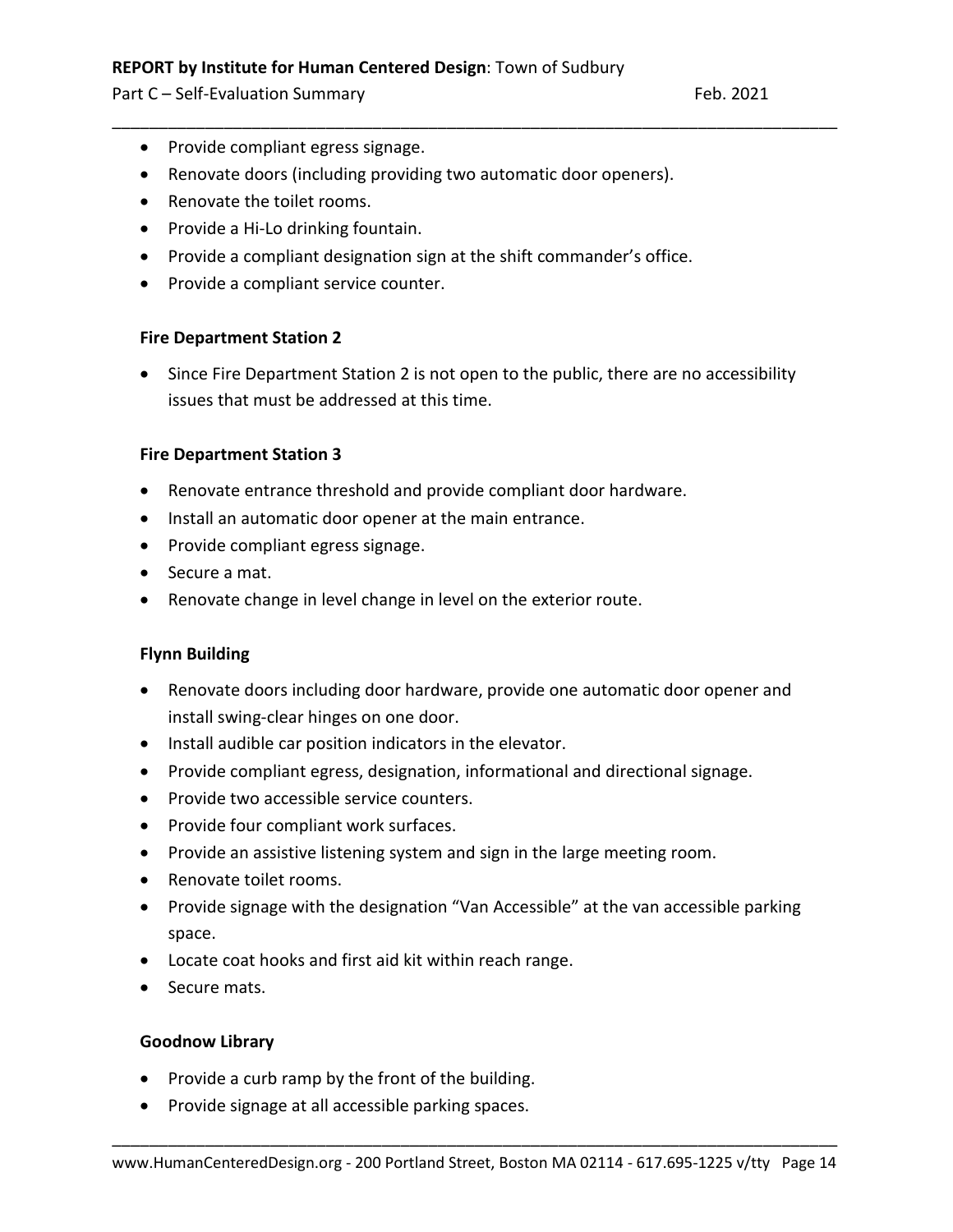Part C – Self-Evaluation Summary Feb. 2021

- Provide compliant egress and designation signage.
- Provide an automatic door opener to the conference room.
- Provide six accessible work surfaces.
- Provide one accessible picnic table in the reading court.
- Renovate toilet rooms.
- Provide two standing height drinking fountains and one cane detectable barrier skirt at one standing height drinking fountain.

\_\_\_\_\_\_\_\_\_\_\_\_\_\_\_\_\_\_\_\_\_\_\_\_\_\_\_\_\_\_\_\_\_\_\_\_\_\_\_\_\_\_\_\_\_\_\_\_\_\_\_\_\_\_\_\_\_\_\_\_\_\_\_\_\_\_\_\_\_\_\_\_\_\_\_\_\_\_

- Renovate sink in Sara Sherman Now Lab.
- Provide cane-detectable stanchions
- Renovate the exterior accessible route,
- Relocate the defibrillators out of the circulation path.
- Lower operable parts and coat hooks so that they are in reach range.

#### **Hosmer House**

- Renovate exterior routes.
- Renovate doors.
- Provide compliant egress signage
- Rent a compliant portable entrance ramp when the facility is open to the public.
- Provide a cane-detectable barrier underneath the cabinet in the dining room.
- Install a compliant service counter in the general store.
- Provide a video or photographs of the rooms on the second floor to provide program accessibility for visitors who are unable to visit the second floor.

# **Loring Parsonage**

- Provide compliant egress and directional signage at exit doors.
- Provide a van accessible parking space.
- Secure mat.
- Provide a cane-detectable barrier under the cabinet in the lobby.
- On the second floor, provide cane-detectable stanchions on each side of the route where the ceiling is less than 80 inches high. Ensure that the lower belt of the stanchion is 27 inches maximum above the finished floor.
- Relocate storage to provide door clearance on the second floor.
- Renovate the threshold and provide compliant door hardware at the door by the exhibit space.
- Adjust doors to the platform lift so that they remain open for 20 seconds.
- Provide a compliant service counter in the lobby.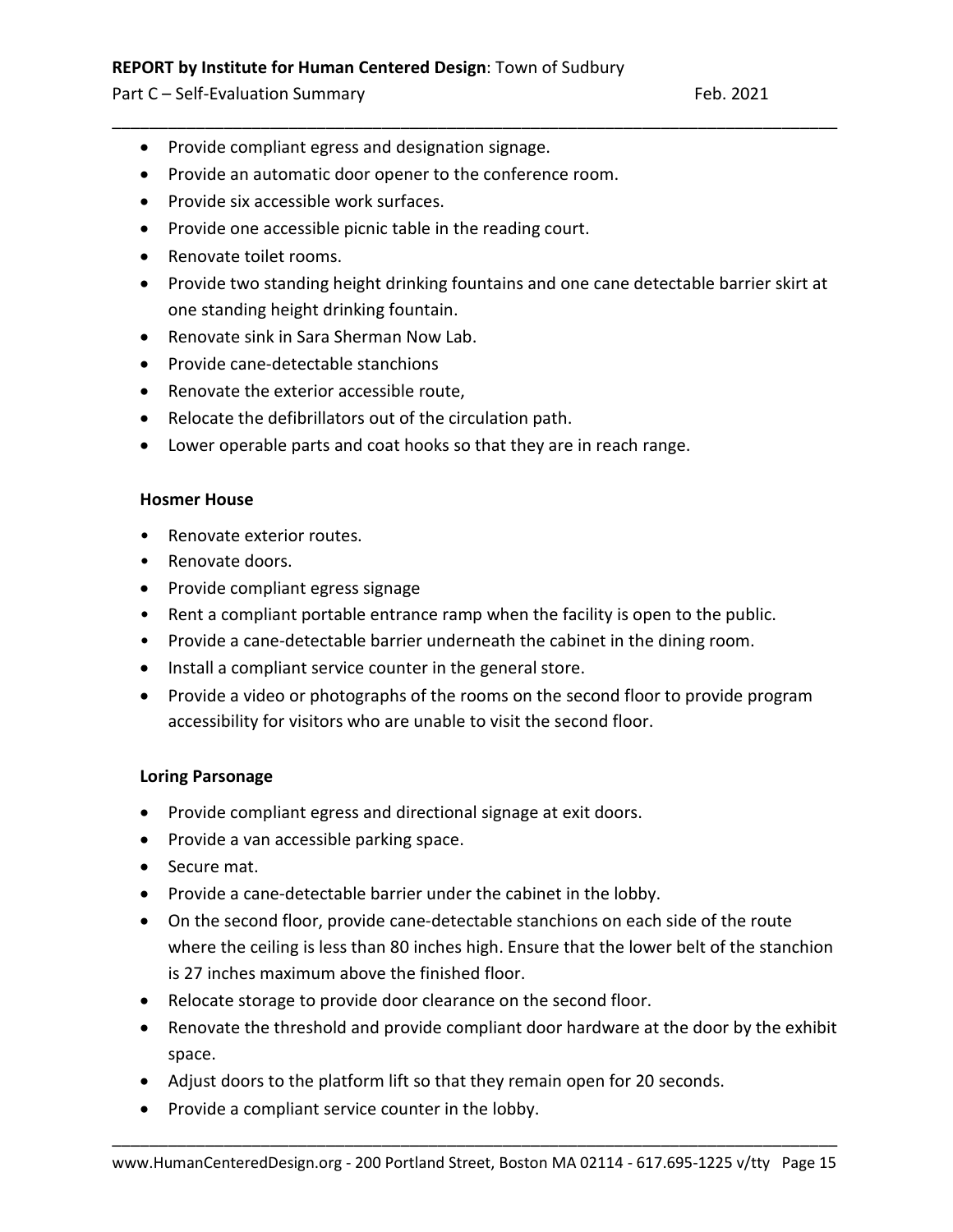#### **Parks and Grounds Building**

• Renovate entrances including providing a ramp at the wider entrance and providing compliant signage at both entrances.

\_\_\_\_\_\_\_\_\_\_\_\_\_\_\_\_\_\_\_\_\_\_\_\_\_\_\_\_\_\_\_\_\_\_\_\_\_\_\_\_\_\_\_\_\_\_\_\_\_\_\_\_\_\_\_\_\_\_\_\_\_\_\_\_\_\_\_\_\_\_\_\_\_\_\_\_\_\_

- Provide a compliant single-user toilet room.
- Provide a compliant sink in the center garage.
- Provide compliant door hardware
- Provide compliant egress signage
- Secure mats.

#### **Police Station**

- Provide an assistive listening system in the meeting room.
- Provide ligature-resistant grab bars in the accessible cell.
- Renovate shower (including ligature-resistant grab bars and lowering controls).
- Renovate sink in the meeting room.
- Provide compliant egress signage.
- Adjust the self-closing hinge in the accessible toilet compartment and the closer of the meeting room door.
- Relocate clothes rod to be 48" max. above the finished floor.

#### **Town Hall**

- Renovate parking lot.
- Renovate exterior ramps.
- Provide compliant signage.
- Install an automatic door opener at the accessible exit from the meeting hall.
- Provide a platform lift between the meeting hall and Town Clerk's office.
- Install compliant door hardware.
- Provide compliant service counters in the Town Clerk's office.
- Renovate toilet rooms.
- Secure mats
- Provide an accessible work surface.
- Provide a portable lift to the stage.
- Provide a cane-detectable barrier at the light fixture by the men's toilet room.

#### **Transfer Station**

• Provide an accessible route to the walkway leading to the office service window (a ramp is required).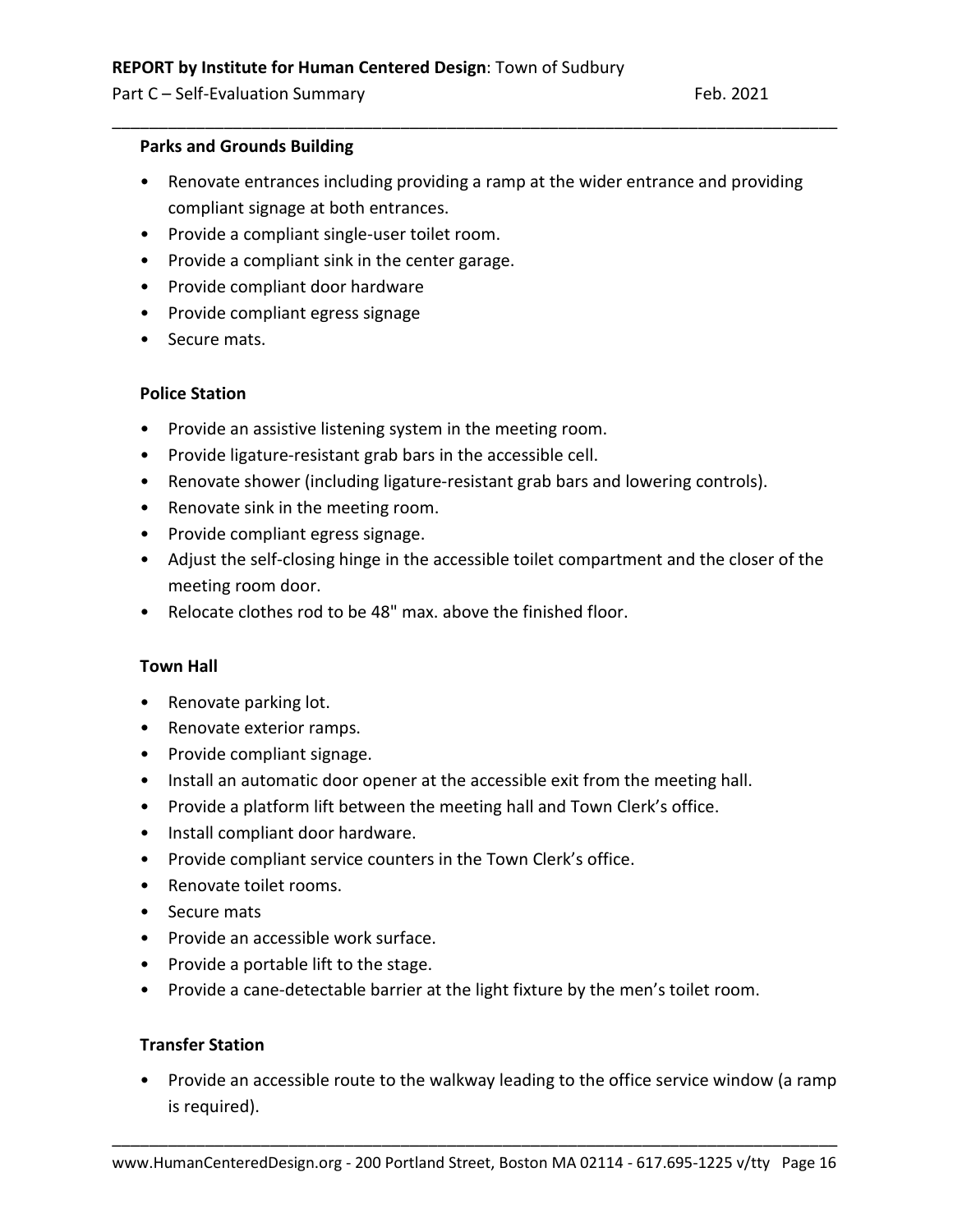Part C – Self-Evaluation Summary Feb. 2021

- Provide an accessible portable toilet on an accessible route.
- Provide an accessible service counter.
- Create level landings at the doors to the book exchange shed and the Put-N-Take shed.

\_\_\_\_\_\_\_\_\_\_\_\_\_\_\_\_\_\_\_\_\_\_\_\_\_\_\_\_\_\_\_\_\_\_\_\_\_\_\_\_\_\_\_\_\_\_\_\_\_\_\_\_\_\_\_\_\_\_\_\_\_\_\_\_\_\_\_\_\_\_\_\_\_\_\_\_\_\_

# Public School Buildings

# **Curtis Middle School**

- Renovate and provide exterior accessible routes.
- Renovate toilet rooms.
- Renovate locker rooms.
- Provide and renovate signage.
- Renovate doors (a power door is required in one toilet room).
- Provide three (3) accessible dining surfaces and eleven (11) accessible work surfaces.
- Provide two (2) accessible classroom sinks.
- Renovate and provide accessible routes to areas of sport activity and at team seating.
- Provide an assistive listening system.
- Renovate accessible parking spaces.
- Provide a standing-height drinking fountain.
- Provide an accessible picnic table.

# **Haynes Elementary School**

- Renovate exterior routes.
- Renovate and provide curb ramps.
- Renovate accessible parking spaces.
- Provide compliant signage.
- Relocate objects or provide cane detectable barriers at protruding objects.
- Install one automatic door opener to the psychologist's office.
- Install handrails in the library and auditorium at two stairs.
- Provide compliant dining and work surfaces.
- Provide an assistive listening system in the auditorium.
- Provide one accessible picnic table and an accessible route to an existing picnic table.
- Provide an accessible route to one bench by the birdbath.
- Renovate toilet rooms.
- Renovate and provide drinking fountains.
- Renovate classroom sinks, the cafeteria sink, OT/PT sink and the health office sink.
- Provide accessible routes to and around playgrounds and to play components.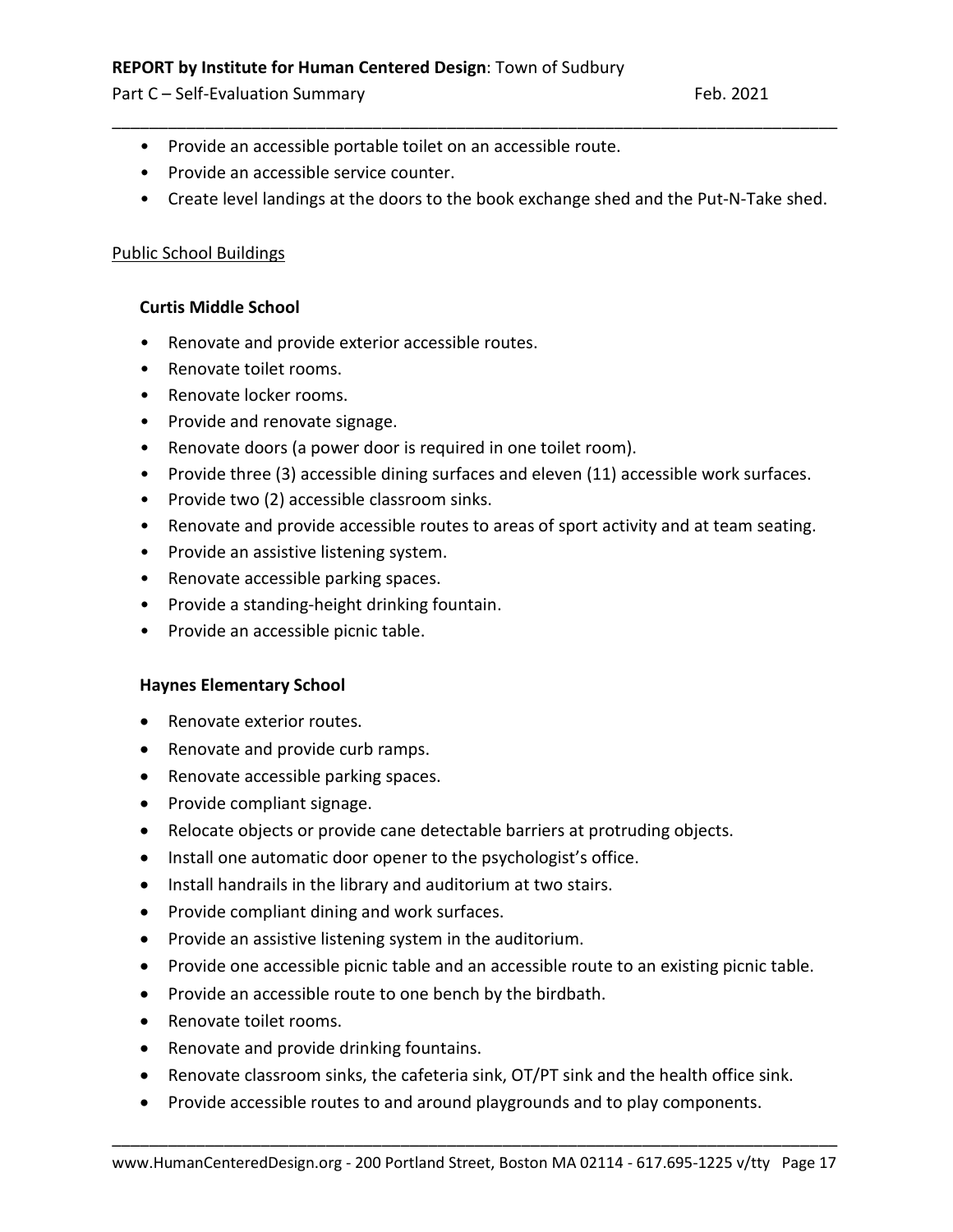Part C – Self-Evaluation Summary Feb. 2021

• Provide an accessible route to the soccer fields and baseball field.

# **Loring Elementary School**

• Renovate and provide exterior accessible routes at walkways around school.

\_\_\_\_\_\_\_\_\_\_\_\_\_\_\_\_\_\_\_\_\_\_\_\_\_\_\_\_\_\_\_\_\_\_\_\_\_\_\_\_\_\_\_\_\_\_\_\_\_\_\_\_\_\_\_\_\_\_\_\_\_\_\_\_\_\_\_\_\_\_\_\_\_\_\_\_\_\_

- Renovate curb ramps at walkways around the school.
- Renovate parking.
- Renovate toilet rooms.
- Renovate classroom sinks (in rooms that have sinks, one accessible sink per grade and in unique rooms that have sinks, such as the music room).
- Provide three (3) drinking fountains for standing users.
- Provide an assistive listening system.
- Renovate and provide designation and egress signage.
- Renovate and provide an accessible route around the upper playground.
- Provide an accessible impact-attenuating surface to and around play components in the upper playground (poured-in-place rubber).
- Provide an accessible route to the boundary of sport activity and team seating at the baseball field.
- Provide handrails at the stairs to the stage.
- Relocate items to provide door maneuvering clearance,
- Secure mats.
- Provide accessible dining and work surfaces.
- Provide integrated accessible seating at the seats in the gymnasium.

# **Nixon Elementary School**

- Renovate and provide exterior accessible routes at walkways around school.
- Provide signage with the designation "Van Accessible" at one space in each lot.
- Provide an assistive listening system.
- Provide eight (8) accessible work surfaces.
- Renovate and provide egress signage.
- Provide handrails on both sides of the ramp to the stage.
- Provide accessible picnic tables and an accessible route to the accessible picnic table.
- Provide an accessible route to one bench in each area.
- Renovate toilet rooms.
- Provide drinking fountains for standing users.
- Renovate classroom sinks (in rooms that have sinks, one accessible sink per grade and in unique rooms that have sinks, such as the art room).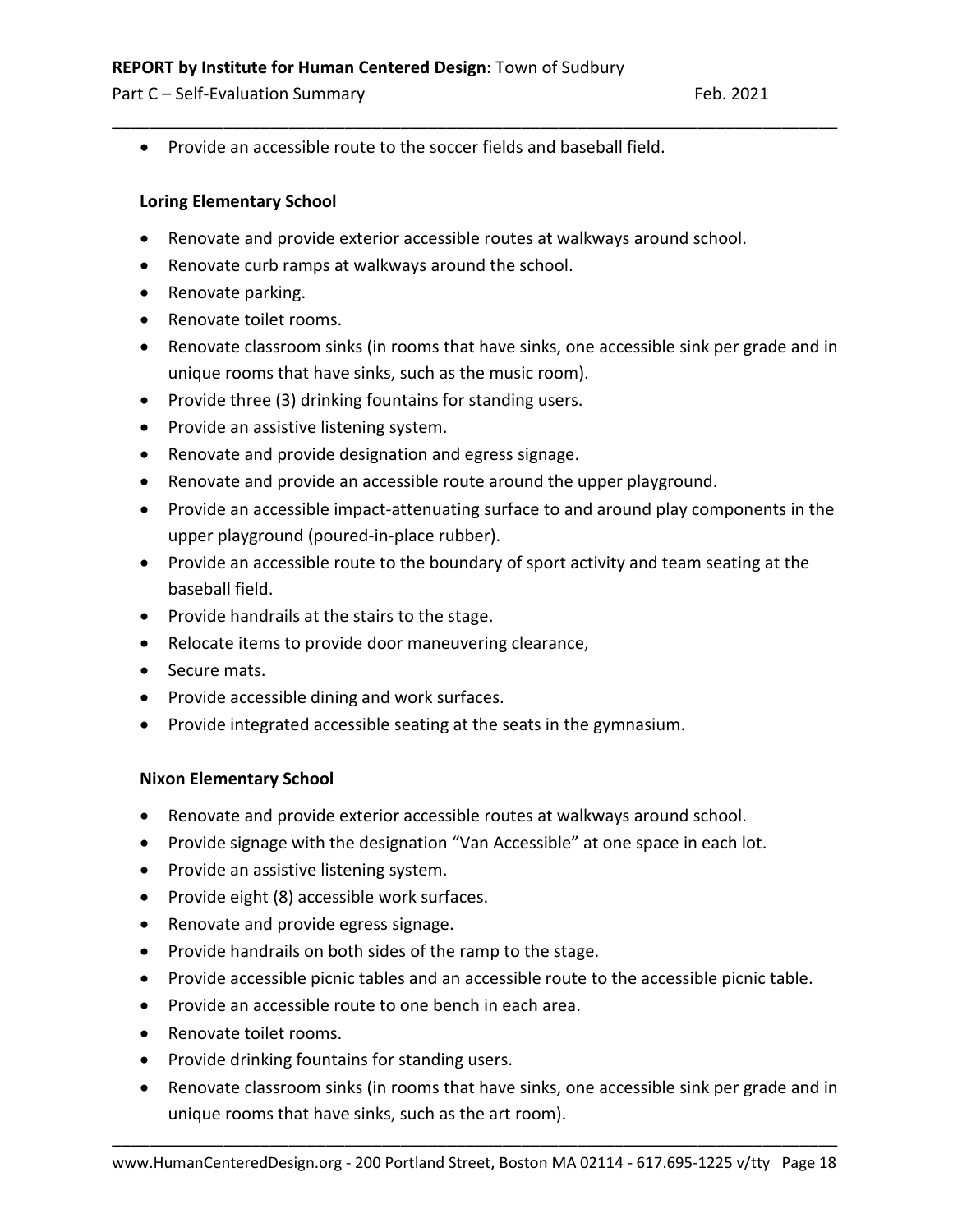- Provide accessible operable parts.
- Install an accessible route to the soccer field.
- Provide integrated accessible seating at the bleachers in the music room.
- Provide an accessible service counter.

#### **Noyes Elementary School**

- Renovate and provide exterior routes around exterior of school.
- Renovate and provide accessible routes to the playground, boundaries of sport activity and to player and team seating.

\_\_\_\_\_\_\_\_\_\_\_\_\_\_\_\_\_\_\_\_\_\_\_\_\_\_\_\_\_\_\_\_\_\_\_\_\_\_\_\_\_\_\_\_\_\_\_\_\_\_\_\_\_\_\_\_\_\_\_\_\_\_\_\_\_\_\_\_\_\_\_\_\_\_\_\_\_\_

- Renovate and provide accessible parking spaces.
- Renovate and provide accessible signs.
- Correct issues with maneuvering clearance at doors.
- Renovate toilet rooms.
- Renovate lavatories.
- Renovate classroom sinks.
- Renovate and provide drinking fountains.
- Provide three (3) accessible dining surfaces and two (2) accessible work surfaces.

# **Outdoor Facilities Overview**

The program accessibility obligation does not typically require that every outdoor area be made accessible. As noted before, "when viewed in its entirety" applies to programs for which there are multiple locations for comparable programs. Usually, a public entity determines which method it will use for meeting its program accessibility obligations. When structural changes are made to existing facilities, the changes must comply with the 2010 ADA Standards for Accessible Design. When choosing to purchase equipment or to make structural changes, the public entity should factor financial resources required to maintain program accessibility.

Over time, the Town will need to reassess its compliance with program accessibility, and it may become necessary to acquire new accessible equipment or make structural modifications.

It is important to note that those elements in existing facilities that are subject to supplemental requirements of the 2010 ADA Standards (*e.g.* elements for which there are neither technical nor scoping specifications in the 1991 Standards) such as (C) *Recreational boating facilities*; (D) *Exercise machines and equipment*; (E) *Fishing piers and platforms*; (H) *Play areas*; (J) *Swimming*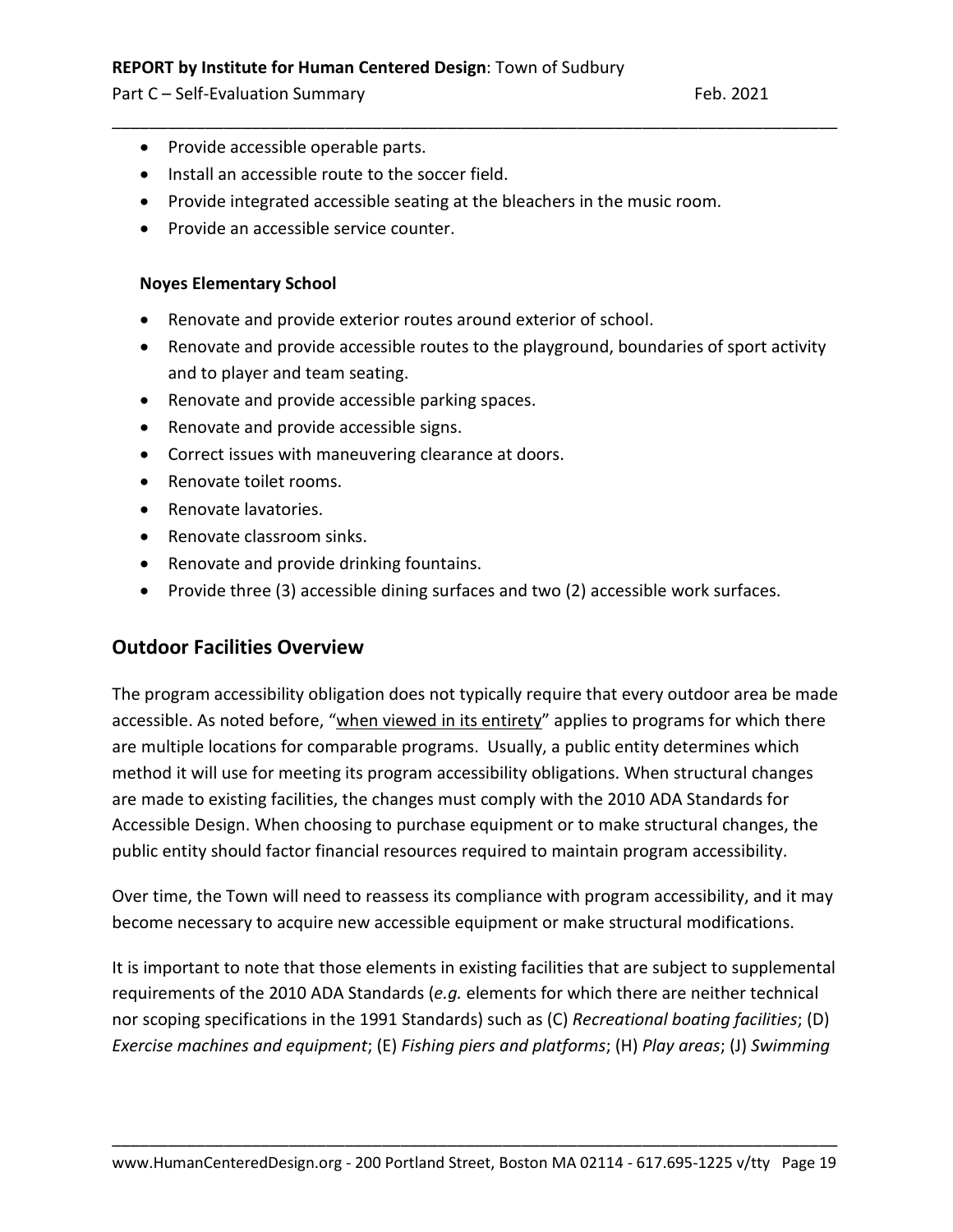*pools, wading pools, and spas*; and (L) *Miscellaneous - (1) Team or player seating* and *Accessible route in court sports facilities,* need to be brought into compliance.<sup>3</sup>

\_\_\_\_\_\_\_\_\_\_\_\_\_\_\_\_\_\_\_\_\_\_\_\_\_\_\_\_\_\_\_\_\_\_\_\_\_\_\_\_\_\_\_\_\_\_\_\_\_\_\_\_\_\_\_\_\_\_\_\_\_\_\_\_\_\_\_\_\_\_\_\_\_\_\_\_\_\_

IHCD recommends the following improvements at the following outdoor facilities:

# **Broadacres Farm**

- Renovate exterior routes.
- Provide a van accessible parking space.
- Provide a new pressure treated wood ramp to the house.
- Provide compliant signs at entrances.
- Provide compliant egress signage.
- Install an accessible door to the horse riding area.
- Provide compliant hardware and a sloped walkway with a 5' by 5' level platform at the entrance door to the horse riding observation area.
- Renovate kitchen areas.
- Provide an accessible single-user toilet room in the house on the first floor and one in the horse stable.
- Provide compliant door hardware
- Renovate door thresholds and changes in level.

# **Camp Sewataro – Buildings**

- Renovate entrances at four buildings (including providing ramps and compliant door hardware).
- Provide one van accessible parking space at each building.\*

\*See the Camp Sewataro Buildings Report for a review of the accessibility implications related to alternate uses of the surveyed buildings.

# **Camp Sewataro – Grounds**

 $\overline{a}$ 

Due to the topography, creating accessible routes around the portion of Camp Sewataro that is open to the public may be technically infeasible. IHCD's main recommendation is to ensure that all amenities and public programs offered on the camp grounds are offered elsewhere in Sudbury at an accessible location. IHCD's report details issues found at each

 $3$  As described in 28 CFR 35.150(b)(2)(i) Title II ADA Regulations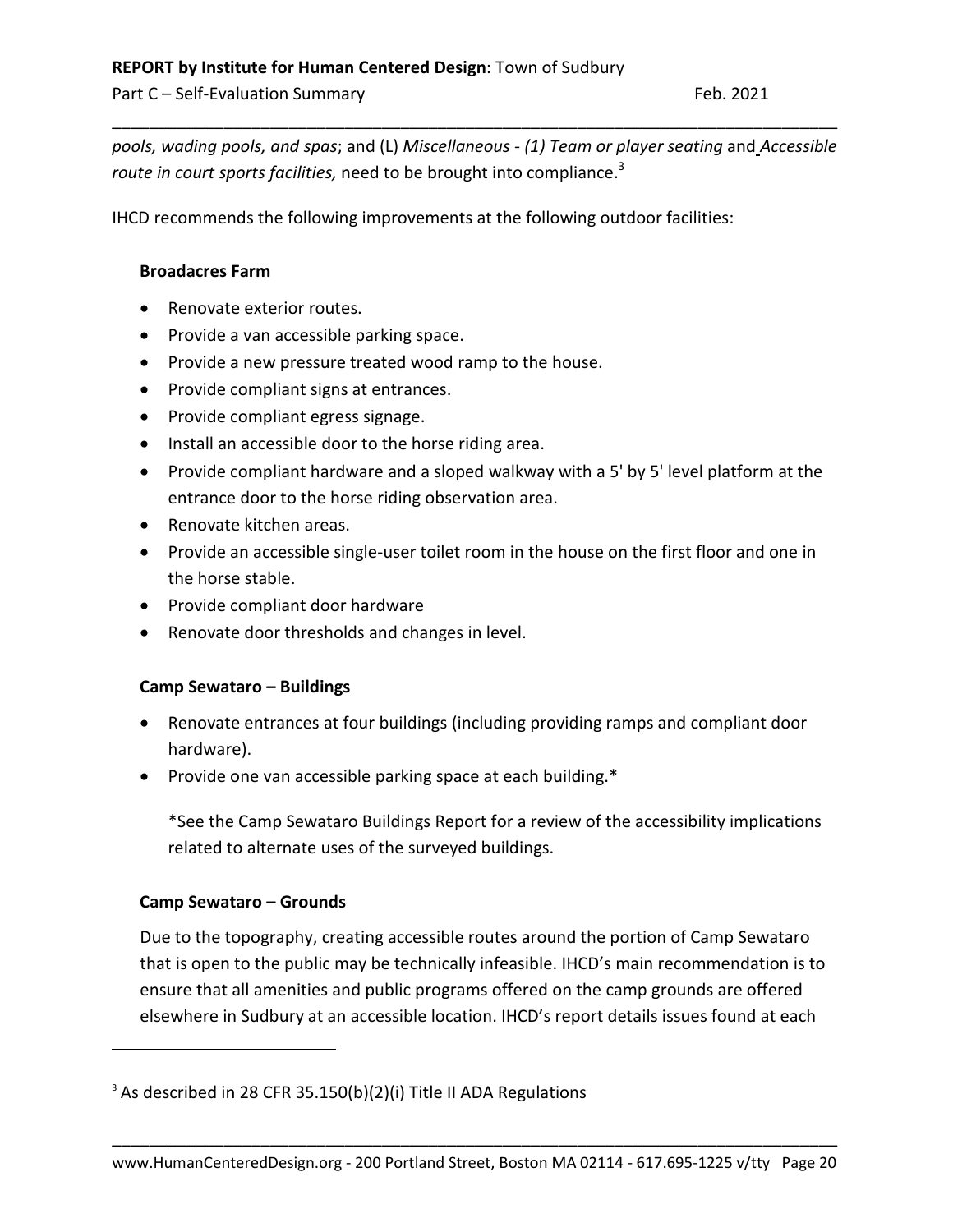program area, but a more comprehensive study will need to be undertaken to determine the feasibility of correcting all running and cross slopes from site arrival points to and between program areas. Accessible routes must have a maximum running slope of 1:20 (5 percent), or 1:12 (8.33%) where compliant ramps are provided, and a maximum cross slope of 1:50 (2.00%). It is likely that a professional surveyor and landscape architect would be required to make such an evaluation.

\_\_\_\_\_\_\_\_\_\_\_\_\_\_\_\_\_\_\_\_\_\_\_\_\_\_\_\_\_\_\_\_\_\_\_\_\_\_\_\_\_\_\_\_\_\_\_\_\_\_\_\_\_\_\_\_\_\_\_\_\_\_\_\_\_\_\_\_\_\_\_\_\_\_\_\_\_\_

Accessibility recommendations at individual program areas include:

- Provide an accessible route around the garden.
- Provide four (4) car accessible parking spaces and one (1) van accessible parking space in the main parking lot.
- Provide accessible routes to benches in four (4) areas.
- Renovate toilet rooms by the swimming area (cost includes a ramp, accessible compartments, door hardware and designation and egress signage).
- Provide compliant drinking fountains.
- Address changes in level in the golf area.
- Provide clear floor space alongside one team seating bench in the softball field.

# **Davis Field**

- Renovate exterior routes.
- Renovate accessible parking spaces and provide three additional accessible parking spaces.
- Provide an accessible picnic table on an accessible route.
- Provide an accessible route to the lost and found.
- Locate lost and found items within reach range.
- Provide an accessible route to a bench and to the sports field.

# **Featherland Park**

- Renovate and provide accessible exterior routes.
- Provide additional accessible parking spaces and signage.
- Renovate doors, including providing two automatic door openers.
- Provide compliant directional, informational and designation signage.
- Provide two compliant service counters.
- Provide a compliant picnic table.
- Renovate south toilet rooms.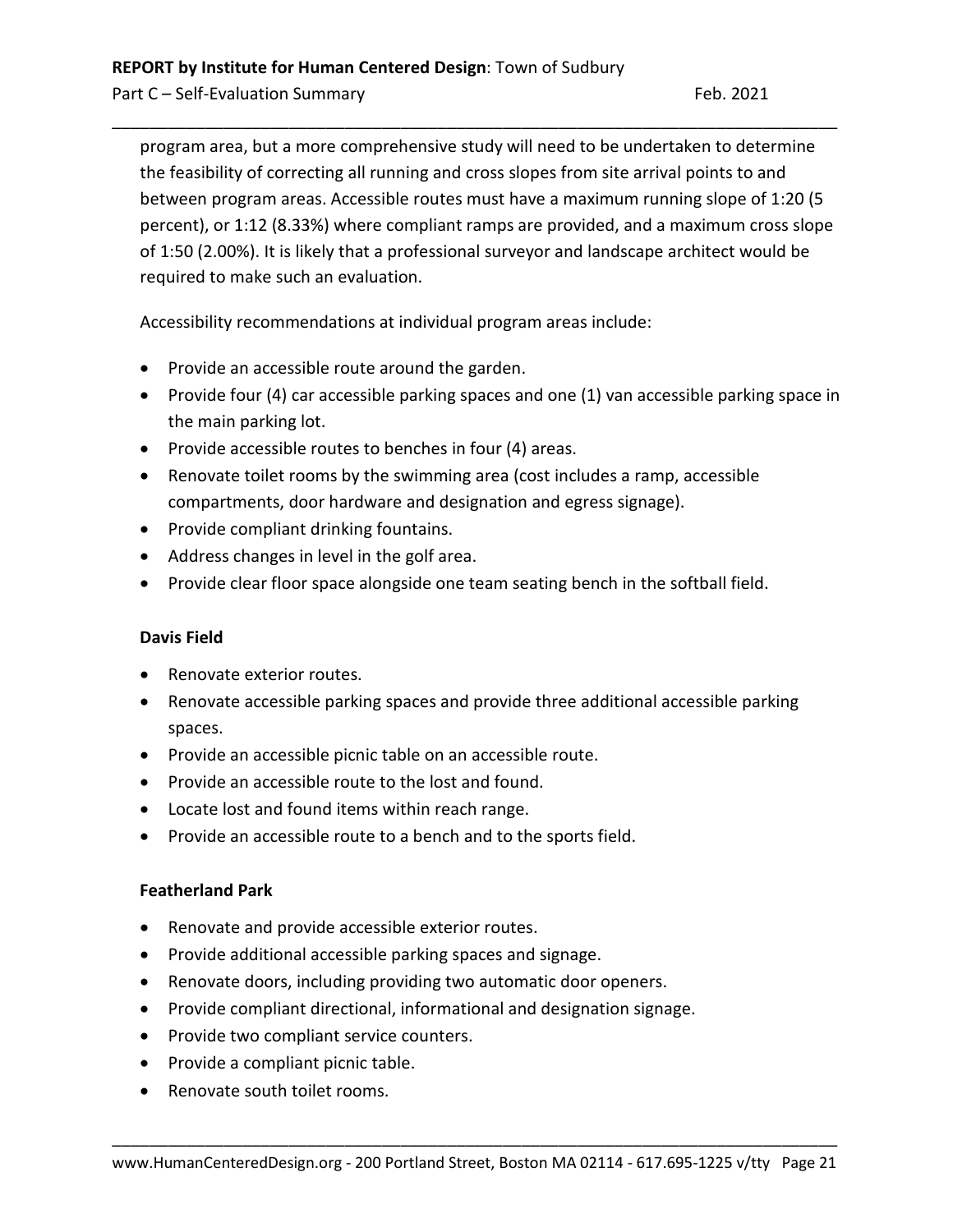Part C – Self-Evaluation Summary Feb. 2021

• Provide accessible routes to areas of sport activity.

#### **Feeley Field**

• Renovate existing parking spaces and provide additional accessible parking spaces and signage.

\_\_\_\_\_\_\_\_\_\_\_\_\_\_\_\_\_\_\_\_\_\_\_\_\_\_\_\_\_\_\_\_\_\_\_\_\_\_\_\_\_\_\_\_\_\_\_\_\_\_\_\_\_\_\_\_\_\_\_\_\_\_\_\_\_\_\_\_\_\_\_\_\_\_\_\_\_\_

- Provide a concrete ramp to the north concession stand building.
- Provide a concrete ramp between the north parking lot and northwest tennis court entrance.
- Provide an automatic door opener at the women's toilet room door.
- Provide a raised concrete walkway around the north concession stand to ensure that the door threshold to the men's and women's toilet rooms is compliant.
- Provide compliant directional, designation and informational signage.
- Renovate three service counters.
- Provide an accessible picnic table.
- Renovate men's and women's toilet rooms to become accessible single-user toilet rooms.
- Provide accessible routes between areas of sport activity.
- Provide an accessible route to a bench.
- Repair the sidewalk.

#### **Grinnell Park**

- Renovate and provide exterior accessible routes
- Provide a detectable warning at the intersection of Hudson and Concord Roads.

#### **Haskell Field**

- Renovate and provide exterior routes.
- Provide four (4) accessible picnic tables.
- Repair or replace the drinking fountain for a seated user and provide a drinking fountain for a standing user.
- Provide a compliant service counter.

#### **Playground at Horse Pond Road**

- Provide an accessible route to the field from Wilshire Road.
- Provide an accessible picnic table and an accessible route to the table.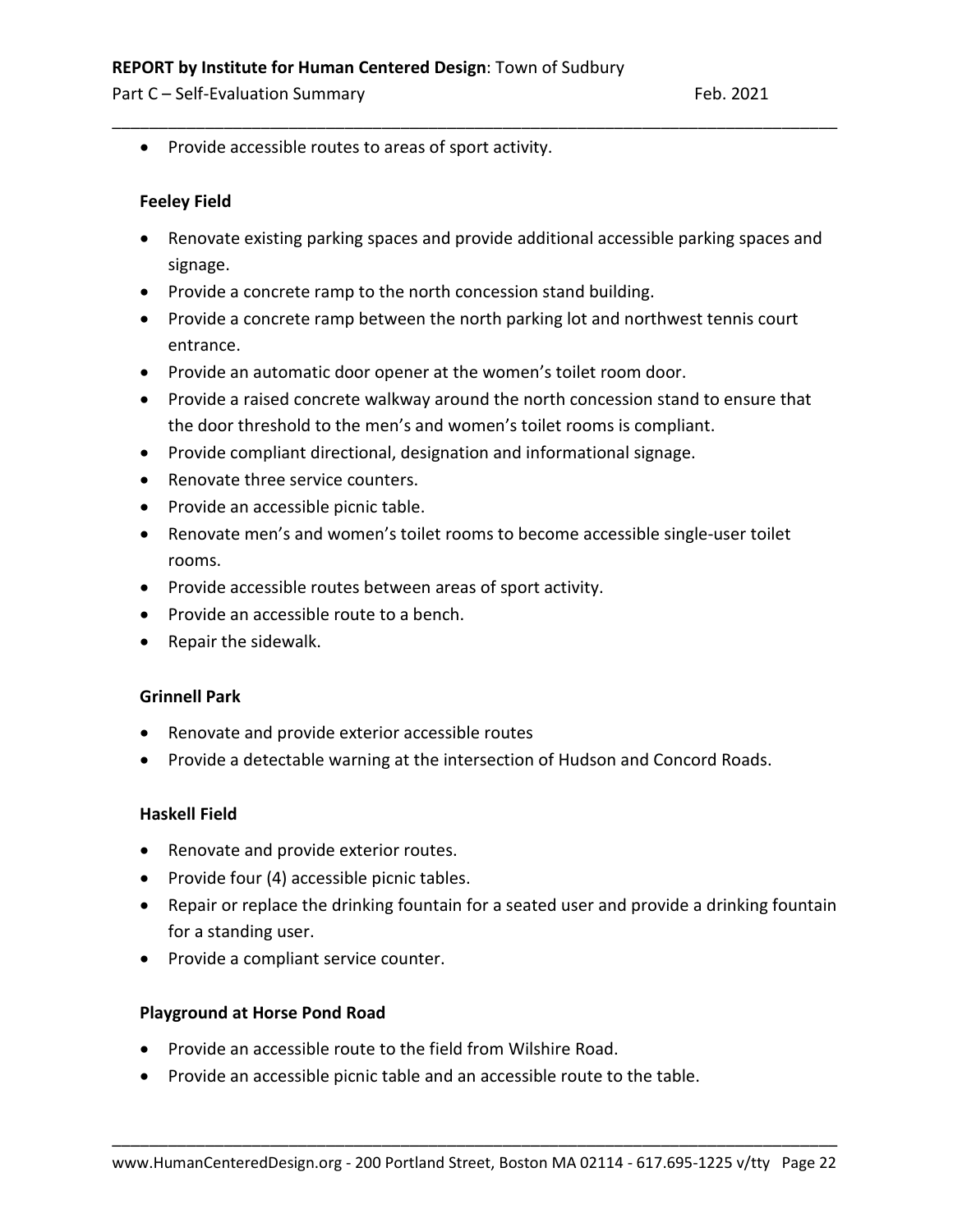• Provide an accessible route to the baseball field and seating areas, as well as clear floor space alongside the team seating and spectator seating benches.

\_\_\_\_\_\_\_\_\_\_\_\_\_\_\_\_\_\_\_\_\_\_\_\_\_\_\_\_\_\_\_\_\_\_\_\_\_\_\_\_\_\_\_\_\_\_\_\_\_\_\_\_\_\_\_\_\_\_\_\_\_\_\_\_\_\_\_\_\_\_\_\_\_\_\_\_\_\_

## **Ti-Sales Field**

- Provide an accessible route between the parking lot and the field.
- Provide accessible parking spaces.

#### **Willis Lake Access**

- Provide one (1) van accessible parking space.
- Provide an accessible picnic table.
- Provide clear floor space at the wayside.